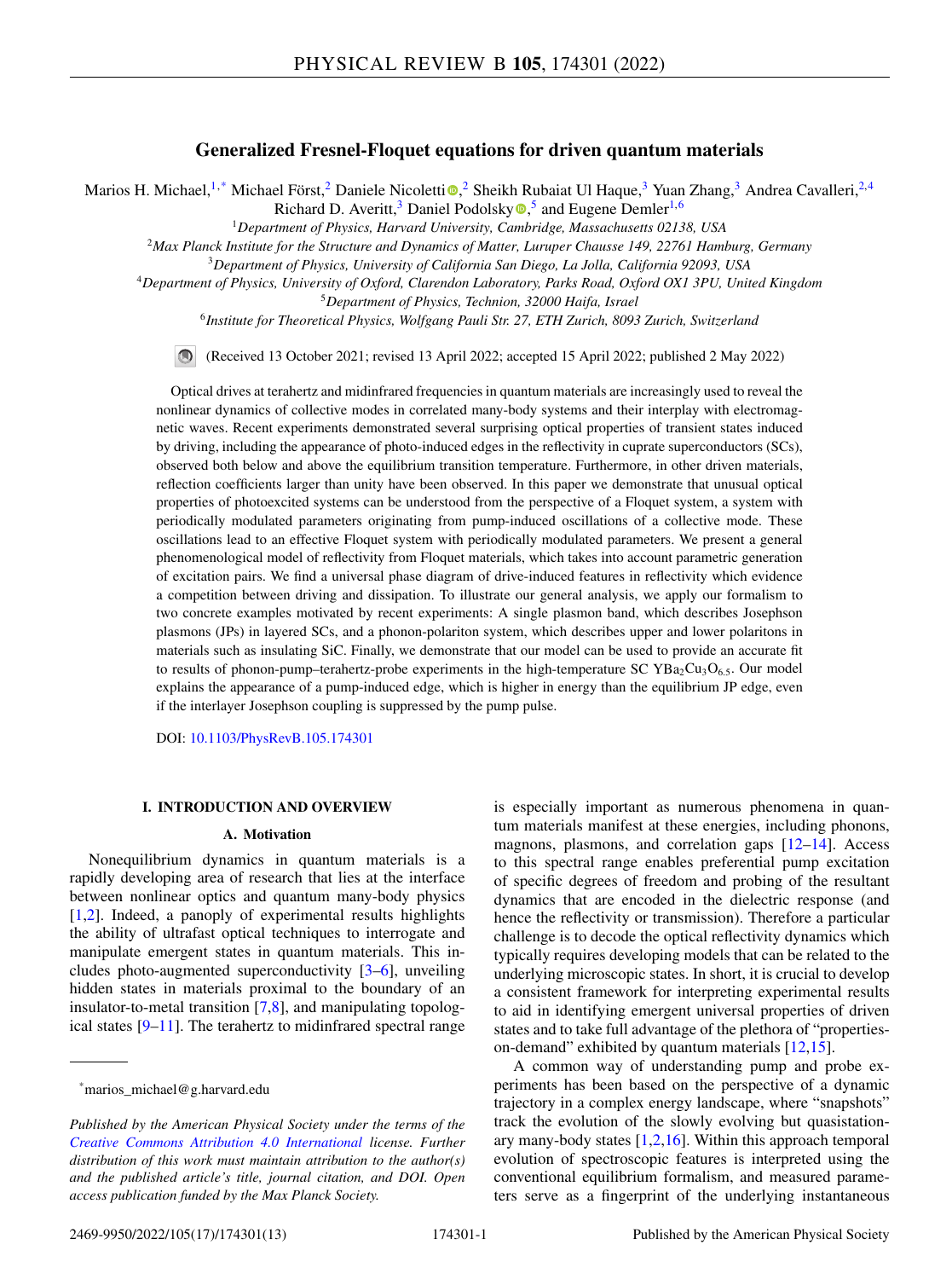<span id="page-1-0"></span>state. In particular, this approach has been applied to analyze *c*-axis terahertz reflectivity of the cuprate superconductors (SCs). In equilibrium, the Josephson plasma (JP) edge appears only below T*<sup>c</sup>* indicating coherent *c*-axis Cooper-pair tunneling. Interband or phononic excitation along the *c* axis in several distinct cuprates (including  $La<sub>1.675</sub>Eu<sub>0.2</sub>Sr<sub>0.125</sub>CuO<sub>4</sub>$ ,  $La_{2-x}Ba_xCuO_4$ , and  $YBa_2Cu_3O_{6+\delta}$  resulted in the appearance of edgelike features in the terahertz *c*-axis reflectivity at temperatures above the equilibrium  $T_c$  [\[3–5,17\]](#page-11-0). These experiments were interpreted as providing spectroscopic evidence for light-induced modification of interlayer Josephson coupling. The central goal of this paper is to develop an alternative framework for interpreting optical responses of photoexcited materials. Our model focuses on features unique to nonequilibrium systems, in particular to photoexcited collective excitations which provide parametric driving of many-body systems. While we do not argue that this mechanism explains all experimental results on pump-induced changes in reflectivity, we believe that this scenario is sufficiently ubiquitous to merit detailed consideration. We provide universal expressions for driving induced changes in the reflectivity, which can be compared with experimental data, in order to examine the relevance of the parametric driving scenario to any specific experiment.

Before proceeding to discuss details of our model, it is worth reviewing several experiments that have already revealed pump-induced dynamics that cannot be interpreted from the perspective of equilibrium systems. Particularly striking are recent observations of light amplification of reflectivity in the photoexcited insulator SiC and the SC  $K_3C_{60}$ above its equilibrium  $T_c$  [\[18–20\]](#page-11-0). Furthermore, in the case of pumped YBa<sub>2</sub>Cu<sub>3</sub>O<sub>6+δ</sub> discussed above, strong experimental evidence has accumulated indicating that an effective photo-induced edge arises from parametric amplification of Josephson plasmons (JPs) rather than a modification of the effective coupling  $[21,22]$  $[21,22]$  (see discussion in Sec. [IV](#page-8-0) of this paper). Prior work also demonstrated higher harmonic generation from Higgs and other collective modes [\[23–25\]](#page-12-0), nonlinear effects including parametric amplification of superconducting plasma waves [\[26–29\]](#page-12-0), and time-resolved ARPES measurements of photoinduced Higgs oscillations in a charge-density wave [\[30\]](#page-12-0). A cursory understanding of these experiments can be obtained from the perspective of nonlinear optics deriving from coherent dynamics of order parameters and associated degrees of freedom such as phonons. However, several qualitative differences between collective mode optics and standard nonlinear optics deserve a special mention. First, in systems that we consider, a nonlinear response of the probe pulse persists at delay times well beyond the duration of the pump pulse. Hence one cannot apply theoretical approaches based on the expansion of optical nonlinearities in powers of the electric field, such as  $\chi^{(2)}$ , and  $\chi^{(3)}$  [\[31\]](#page-12-0). Instead, it is imperative to analyze the interaction of the electromagnetic field of the probe pulse with matter degrees of freedom excited by the pump pulse. Second, it is important to properly account for the role of the surface, since the probe wavelength can be comparable or even larger than the penetration depth of the material. Thus common assumptions of nonlinear optics, including the slowly varying envelope approximation [\[31\]](#page-12-0) and phase matching, need to be replaced by the explicit solution



FIG. 1. Phase diagram of optical reflectivity of an interacting Floquet material as a function of the parametric drive amplitude and dissipation. We identify four regimes with qualitatively different types of reflectivity: (I) Weakly driven underdamped modes in the stable regime where dissipation,  $\gamma$ , is sufficient to prevent a lasing instability. The line shape is a square Lorentzian dip given by Eq. [\(1\)](#page-2-0). (II) Weakly driven overdamped modes in the stable regime. The resonance feature is an edgelike line shape given by Eq. [\(30\)](#page-6-0). (III) Crossover regime on the boundary of the stable and unstable regions with a double dip structure. (IV) Unstable region, strong driving overcomes dissipation and may even lead to parametric amplification.

of Maxwell equations coupled to dynamical equations for matter.

### **B. Overview of results and organization of the paper**

The primary goal of this paper is to present a general phenomenological formalism for discussing optical properties of driven states following a resonant excitation of a collective mode. We analyze the problem from the perspective of Floquet matter in which a collective mode excited by the pump provides temporal modulation of microscopic parameters of the material. This results in parametric driving of the system and Floquet-type mixing of frequencies. When the system is driven homogeneously in space (i.e., with wave-vector  $k = 0$ ) and frequency  $\Omega_d$ , a parametric resonance occurs whenever two collective excitations that are IR-active have the opposite wave vector,  $k_1 = -k_2$ , and frequencies that add up to to the drive frequency,  $\omega_1 + \omega_2 = \Omega_d$ . Naively, one expects parametric resonances to always lead to enhancement of reflectivity, with sharp peaks corresponding to parametric resonance conditions [\[32,33\]](#page-12-0). We find that the situation is far richer and may include the appearance of edges, dips, and electromagnetically induced transparency (EIT)-type [\[34\]](#page-12-0) structure in the reflectivity (see Fig. 1). Physically, this comes from oscillation-induced mixing between light-matter fields of different frequency components. In this paper, we focus on the case of oscillations with a small amplitude and/or strong dissipation, in which case analysis can be limited to the mixing of only two frequencies commonly referred to as the signal and idler frequencies. They are defined such that the signal frequency  $\omega_s$  is equal to the frequency of the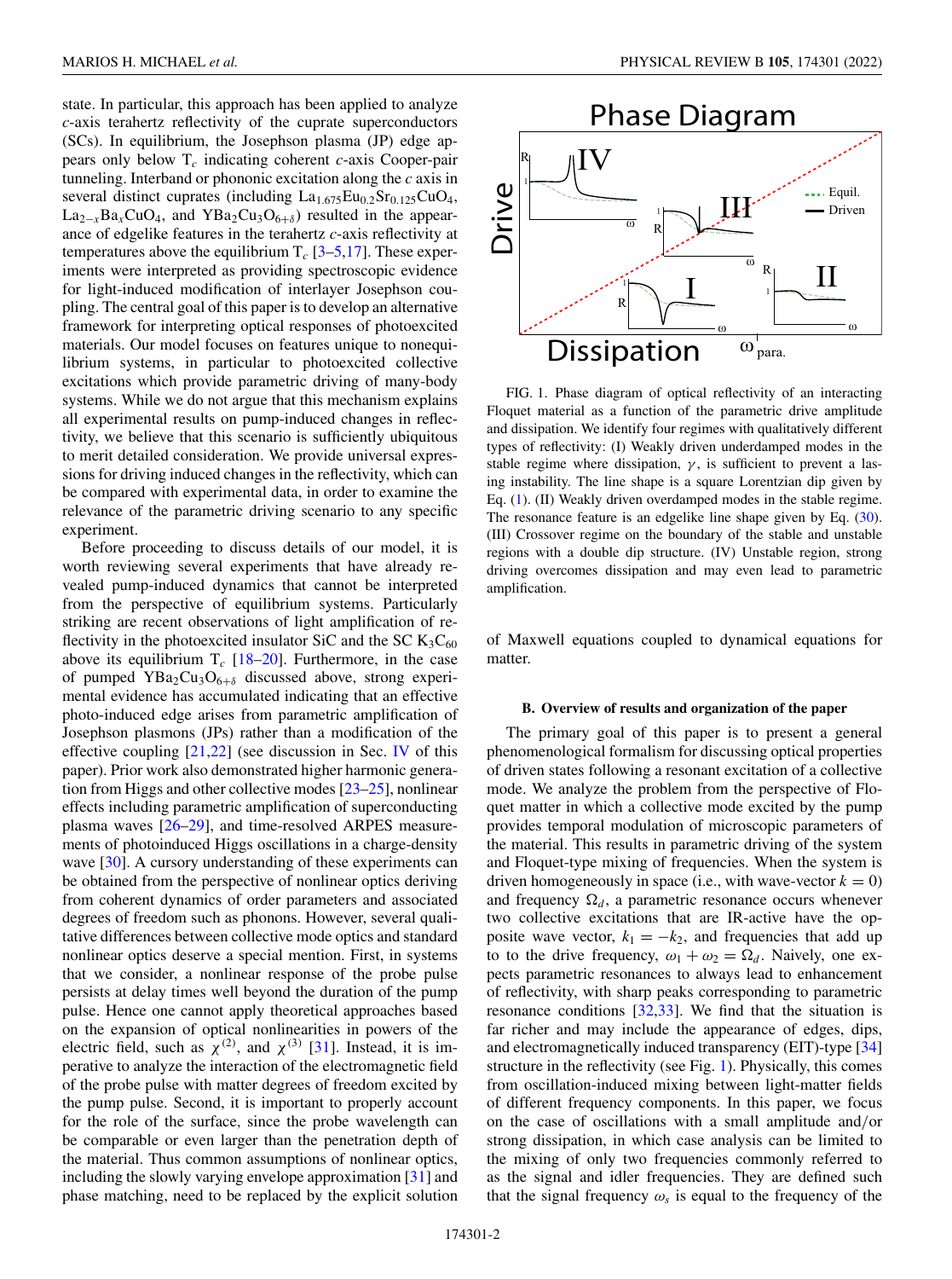<span id="page-2-0"></span>probe pulse, whereas the idler frequency  $\omega_{\text{id}}$  is equal to the difference between the drive frequency  $\Omega_d$  and  $\omega_s$ . Interference between the signal and the idler frequency components is reminiscent of Fano-type phenomena in scattering theory and optics, where interference between two channels can result in nontrivial energy dependence of the reflection and transmission coefficients [\[35\]](#page-12-0). Describing the driving only in terms of signal and idler mixing corresponds to a degenerate perturbation theory in the Floquet basis [\[20,](#page-11-0)[36,37\]](#page-12-0).

What determines whether interference phenomena will dominate over parametric amplification of reflectivity is the competition between parametric driving and losses. We find a universal dynamical phase diagram of the optical response as a function of the strength of the drive and dissipation. Remarkably, we find that the entire breadth of these responses can be specified using only a few effective (phenomenological) parameters. One of the main achievements of this paper is to derive analytical formulas for the shape of these resonances in Sec.  $\overline{I}I\overline{C}$  in the case of strong dissipation where perturbation theory is valid; see Regimes I and II in Fig. [1.](#page-1-0) In Regime I, corresponding to the case of underdamped collective modes, we obtain a Lorentzian square shape:

$$
R_{\text{driven}} = R_s \bigg( 1 + \alpha \text{Re} \bigg\{ \frac{1}{(\omega - \omega_{\text{para.}} + i \gamma)^2} \bigg\} \bigg), \qquad (1)
$$

where  $R_{\text{driven}}$  is the reflectivity in the Floquet state,  $R_s$  is the reflectivity in equilibrium,  $\alpha$  is a frequency-dependent parameter that depends on dispersion of the IR collective modes of the material,  $\omega_{\text{para}}$  is the frequency at which parametric resonance condition is satisfied, and  $\gamma$  the dissipation in the system. Notably, in Regime I, we can use the Floquet drive to directly extract the dissipation in the system on parametric resonance. In Regime II, corresponding to overdamped collective modes, the resonance peak has the form

$$
R_{\text{driven}} = R_s \bigg( 1 + \beta \text{Re} \bigg\{ e^{i\theta} \frac{1}{\omega - \omega_{\text{para.}} + i\gamma} \bigg\} \bigg), \qquad (2)
$$

where  $\beta$  and  $\theta$  are frequency-dependent parameters that depend on the dispersion of IR collective modes. In this case, the shape is a linear combination of a real and imaginary Lorentzian function resulting in an effective "edge"-like feature.

For clarity, in this work we simplify our analysis by including Floquet modulation at a single frequency. When the finite lifetime of the collective mode is taken into account, this should be analyzed as a multitonal drive. Our analysis can be generalized to this situation. However, in the current paper we will only comment on the main changes that we expect in this case. We postpone a detailed discussion of the multitonal Floquet-Fresnel problem to a future publication [\[38\]](#page-12-0).

It is worth noting conceptual connections between our Floquet approach and previous work on the phenomenon of optical phase conjugation (OPC) [\[39,40\]](#page-12-0). What makes our analysis different is that we focus on terahertz phenomena, which correspond to much longer wavelengths than optical phenomena considered in the context of OPC. It is important for our discussion to take into account that nonlinear processes take place near the material boundary rather than in the bulk, which is why our starting point is the Fresnel formalism of



FIG. 2. Examples of dispersion relations (a), (b) and their corresponding reflectivity spectrum (c), (d). (a) Dispersion relation of a plasmon in a SC (black) and dispersion relation of light in air (green). The corresponding equilibrium reflectivity in (c) shows perfect reflection below the gap for  $\omega_s < \omega_{\text{pl}}$ , and a minimum in reflectivity appears when the dispersion of light in air crosses the dispersion of the plasmon in the material, a condition called phase matching. (b) Dispersion relation of phonon-polariton (black) and dispersion relation of light in air (green). The corresponding equilibrium reflectivity in (d) shows perfect reflectivity inside the *reststrahlen band* and plasma edge when the dispersion of light in air crosses the dispersion of the upper polariton similarly to (c). The red dots in (a) and (b) show the driving frequency, while the arrows depict the parametrically resonant processes resulting from the Floquet drive. This leads to features in the reflectivity predicted by our theory at the parametrically resonant frequencies both for strong and for weak drive relative to dissipation.

reflection of electromagnetic waves. This can be contrasted to phase-matching conditions used in most discussions of OPC, which essentially assume that nonlinear processes take place in the bulk of the material.

This paper is organized as follows. Section  $II$  presents a general formalism for computing the reflectivity of Floquet materials. With a goal of setting up notation in Sec.  $\mathbf{II} \mathbf{A}$ , we remind the readers regarding the canonical formalism of Fresnel's solution of light reflection from an equilibrium material with an index of refraction  $n(\omega)$ . In Sec. [II B](#page-4-0) we discuss how to generalize this approach to study light reflection from a material subject to a periodic drive. We show a universal form of frequency dependence of reflectivity from such systems, which we summarize in the phase diagram presented in Fig. [1.](#page-1-0) We show that this frequency dependence can be deduced from the dispersion of collective modes and frequency of the periodic drive without developing a full microscopic theory. Thus the Floquet-Fresnel equations allow for the same level of conceptual understanding as the standard equilibrium Fresnel problem. To make our discussion more concrete, in Sec. [III](#page-7-0) we apply this analysis to two paradigmatic cases: (i) A single low-frequency plasmon band and (ii) the two band case of a phonon-polariton system with dispersions shown in Fig. 2. These two cases are not only exemplary but also provide accurate models for real materials, such as the lower JP of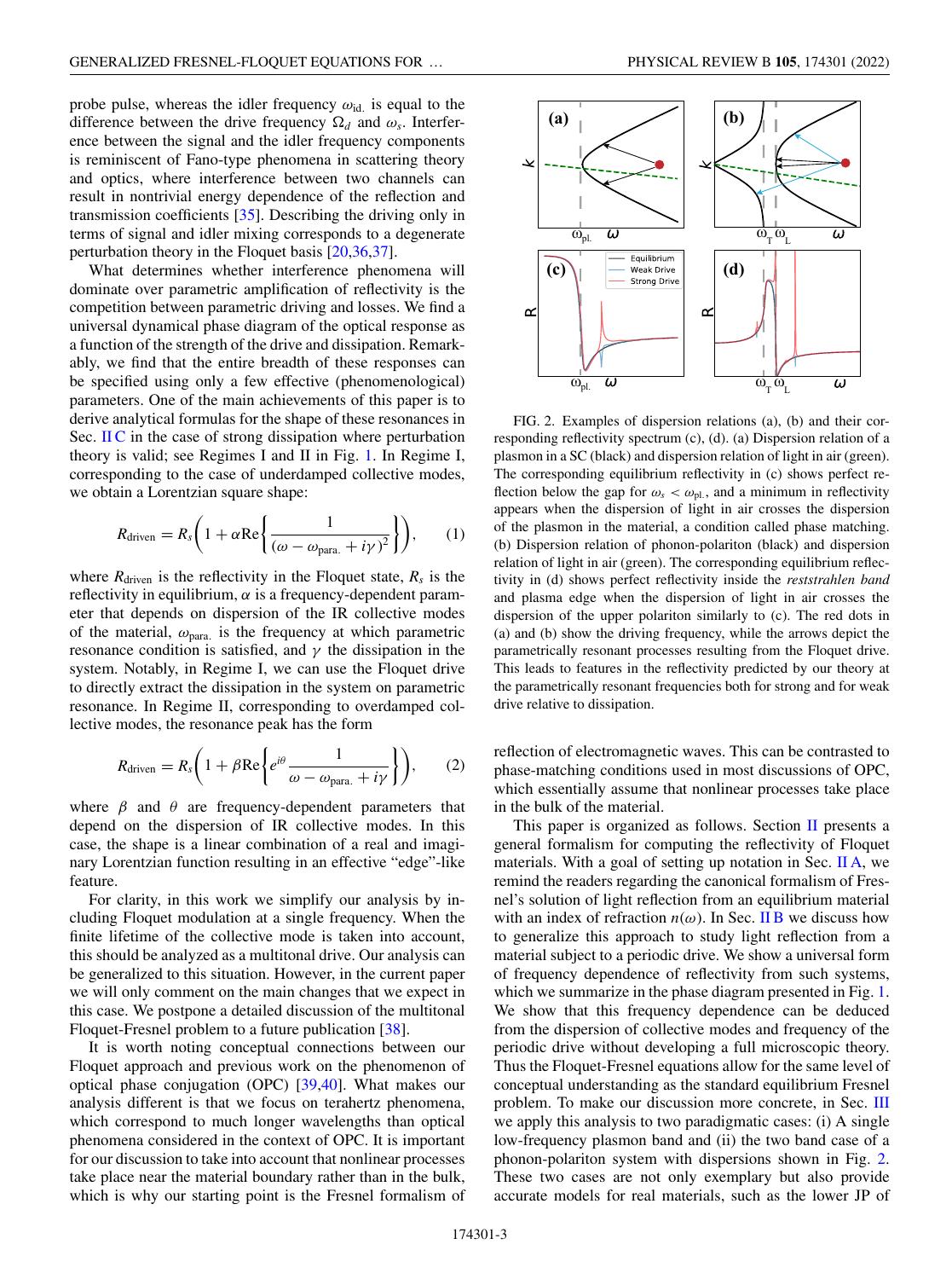<span id="page-3-0"></span> $YBa<sub>2</sub>Cu<sub>3</sub>O<sub>6+x</sub>$  [case (i)] and a phonon-polariton system in SiC [case (ii)]. They are reviewed in Secs. [III A](#page-7-0) and [III B,](#page-7-0) respectively. We note that most cases of parametric resonance in pump and probe experiments can be reduced to these two examples, since the usual formulation of parametric resonance involves generating pairs of excitations and the resonance can be described by including up to two bands. However, in some cases there may be additional features in the reflectivity arising from the singular behavior of matrix elements. We provide a concrete example of this in Sec. [III B](#page-7-0) for the case of phonon-polariton model in SiC. Finally, we demonstrate that our theory enables a quantitatively accurate fit to the results of pump and probe experiments in  $YBa<sub>2</sub>Cu<sub>3</sub>O<sub>6.5</sub>$ . These experiments demonstrated the appearance of a photo-induced edge both below and above the superconducting transition temperature at frequencies close to the lower plasmon edge. We demonstrate that these observations can be accurately described by the Floquet-Fresnel model developed in this paper.

## **II. GENERAL FORMALISM OF FLOQUET-FRESNEL REFLECTION**

#### **A. Equilibrium reflectivity**

We begin our discussion by presenting coupled dynamical equations for light and matter, assuming that the material has an infrared active collective mode, such as a phonon or a JP. Information about the collective mode is included in the frequency dependence of the linear electric susceptibility,  $\chi(\omega, k)$ , which determines the index of refraction  $n(\omega)$ :

$$
\nabla \times B = \mu_0 \partial_t D,\tag{3a}
$$

$$
\nabla \times E = -\partial_t B,\tag{3b}
$$

 $D = \epsilon_0 E + P$ , (3c)

where the dynamics of the polarization *P* contain all optically active collective modes inside the material, *E* is the electric field, and  $\epsilon_0$  and  $\mu_0$  are the electric permittivity and magnetic permeability in vacuum, respectively. The polarization in frequency and momentum space,  $P(\omega, k)$ , is given in terms of the electric field through the linear susceptibility,  $P(\omega, k) =$  $\epsilon_0 \chi(\omega, k) E(\omega, k)$ . Due to the high speed of light, *c*, considerable hybridization between the collective mode and light occurs only at very small momenta,  $k \sim \frac{\omega}{c}$ . As a result, for optical reflection problems we can take the susceptibility to be dispersionless,  $\chi(\omega, k) \approx \chi(\omega, k = 0) \equiv \chi(\omega)$  to a good approximation. Combining the Maxwell equations with the susceptibility we find the dynamics of the electromagnetic transverse modes in frequency and momentum space to be given by a wave equation with a solely frequency-dependent refractive index  $n(\omega)$ :

$$
\left(\frac{n^2(\omega)\omega^2}{c^2} - k^2\right)E(\omega, k) = 0.
$$
 (4)

Collective mode dispersion relations are found as solutions to the equation  $(k^2 - \frac{\omega^2 n^2(\omega)}{c^2}) = 0$ . The above description is very general and any dispersion relation inside the material can be captured by an appropriate choice of  $n(\omega)$ .

### *1. The case of a plasmon*

In SCs the Anderson-Higgs mechanism gives rise to the gap in the spectrum of transverse electromagnetic fields equal to the plasma frequency; see Fig.  $2(a)$ . The plasmon excitation can be captured by a refractive index of the type [\[41\]](#page-12-0):

$$
n_{\rm SC}^2(\omega) = \epsilon_{\infty} \left( 1 - \frac{\omega_{\rm pl}^2}{\omega^2} \right),\tag{5}
$$

where  $\omega_{\text{pl}}$  is the plasma frequency and  $\epsilon_{\infty}$  is a constant background permittivity. Such a refractive index when substituted in Eq. (4) leads to the dispersion relation for the electromagnetic field inside a SC to be:

$$
\omega_{\rm SC}^2(k) = \omega_{\rm pl.}^2 + \frac{c^2}{\epsilon_{\infty}}k^2.
$$
 (6)

We note that plasmon modes can have very different frequencies depending on light polarization. In particular, in the case of layered systems, such as  $YBa<sub>2</sub>Cu<sub>3</sub>O<sub>6+x</sub>$  SCs, the plasma frequency is small for electric-field polarization perpendicular to the layers. In layered metals one can also find low-energy plasmon modes, although they typically have stronger damping than in SCs.

### *2. Phonon-polariton systems*

Another ubiquitous example is the case of phononpolaritons. In this paper we will primarily use SiC for illustration, which features an IR-active phonon at frequency close to 30 THz with a large effective charge [\[18\]](#page-11-0). Another related material that is currently under active investigation is  $Ta_2NiSe_5$ , which has an additional complication that multiple phonons need to be included in the analysis.

In the case of a single IR phonon the dispersion relation of the phonon-polariton system is depicted in Fig.  $2(b)$ . It can be captured by substituting in Eq.  $(4)$  the refractive index [\[37\]](#page-12-0):

$$
n_{\text{phonon}}^2(\omega) = \epsilon_{\infty} \left( 1 - \frac{\omega_{\text{pl},\text{phonon}}^2}{\omega^2 + i\gamma \omega - \omega_{\text{ph.}}^2} \right),\tag{7}
$$

where  $\omega_{\text{pl.,phonon}}$  is the plasma frequency of the phonon mode,  $\omega_{ph.}$  is the transverse phonon frequency, and  $\gamma$  is a dissipative term for the phonon.

### *3. The case of multiple IR modes*

In the case when multiple IR-active collective modes need to be included in the analysis (phonons, plasmons, etc.), it is common to use the Lorentz model which parametrizes the contribution of each collective mode to the refractive index by a Lorentzian [\[42\]](#page-12-0):

$$
n^{2}(\omega) = \epsilon_{\infty} \left( 1 - \sum_{i} \frac{\omega_{pl.}^{2}}{\omega^{2} + i\gamma_{i}\omega - \omega_{i}^{2}} \right),
$$
 (8)

where  $\omega_i$  is the bare frequency of the *i*th collective mode,  $\omega_{pl,i}$  is the plasma frequency which characterizes the strength of the coupling to light,  $\gamma_i$  is the dissipation, and  $\epsilon_{\infty}$  is an effective static component to the permittivity arising from high-energy modes not included in the sum. The above discussion illustrates that Eq. (4) is very general, and in any case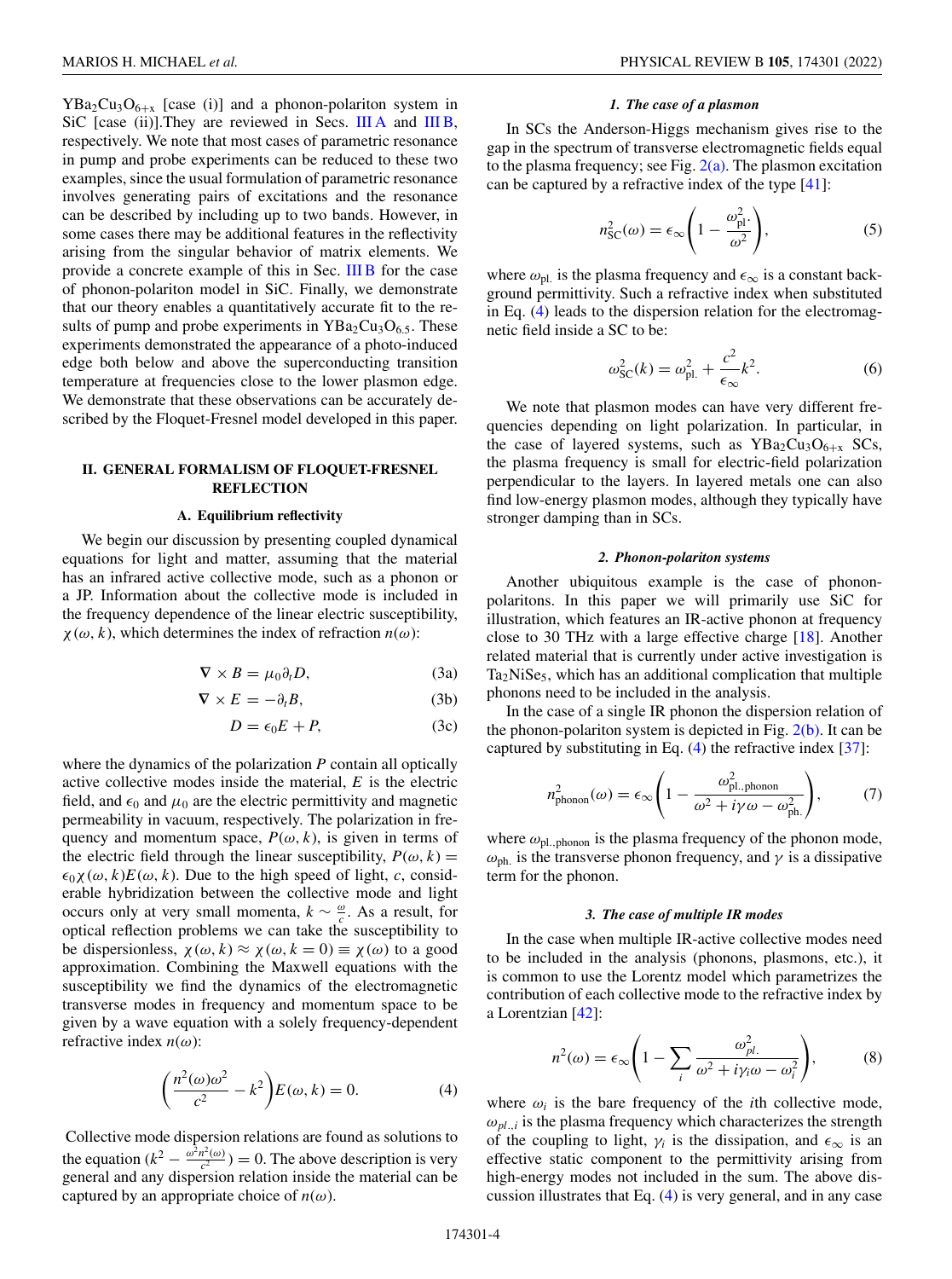<span id="page-4-0"></span>an appropriate  $n(\omega)$  can be chosen to capture the dispersion relation of optically active bands.

#### *4. Fresnel equations*

We begin by reviewing the Fresnel light reflection problem at the interface between air and material in equilibrium. While this is textbook material, we present it here with the goal of establishing notations for subsequent discussion of the nonequilibrium case. We consider an incoming beam with frequency  $\omega_s$  at normal angle of incidence

$$
E_s = E_0 e^{i\frac{\omega_s}{c}z - i\omega_s t},\tag{9}
$$

where *z* is the direction perpendicular to the interface and the interface lies at  $z = 0$ . The reflected and transmitted waves at the signal frequency are expressed through reflection and transmission coefficients,  $E_r = r_s E_0 e^{-i\frac{\omega_s}{c}z - i\omega_s t}$  and  $E_t =$ *t<sub>s</sub>E*<sub>0</sub>*e*<sup>*ik<sub>s</sub>z−<i>i*ω<sub>s</sub>*t*</sub>. The momentum *k<sub>s</sub>* corresponds to the mode in-</sup> side the material oscillating at  $\omega_s$  and using Eq. [\(4\)](#page-3-0) is given by  $k_s = \frac{\omega_s n(\omega_s)}{c}$ . Matching the electric field across the boundary at  $z = 0$  gives rise to the boundary equation:

$$
1 + r_s = t_s. \tag{10}
$$

For nonmagnetic materials, the magnetic field is also conserved across the surface. Using the homogeneous Maxwell equation,  $\partial_t B = -\nabla \times E$ , we calculate the magnetic field in the two regions. Matching the two regions at  $z = 0$  gives rise to the second boundary equation:

$$
1 - r_s = n(\omega_s)t_s. \tag{11}
$$

Solving for the reflection coefficient, we find the standard expression for reflectivity in terms of the refractive index:

$$
R_s = |r_s|^2 = \left|\frac{1 - n(\omega_s)}{1 + n(\omega_s)}\right|^2 = \frac{(1 - n')^2 + (n'')^2}{(1 + n')^2 + (n'')^2},\qquad(12)
$$

where  $n'$  and  $n''$  correspond to the real and imaginary parts of the refractive index, respectively.

In equilibrium, reflectivity can be deduced, at least qualitatively, from the form of collective mode dispersion inside the material. This is depicted in Figs.  $2(a)-2(c)$  for a SC and in Figs.  $2(b)-2(d)$  for a photon-polariton system. In the case of a SC, at probing frequencies below the plasma gap  $\omega_s < \omega_{pl}$ , no bulk modes exist to propagate the energy and  $k<sub>s</sub>$  is purely imaginary corresponding to an evanescent wave. In this situation, we have near perfect reflectivity. As soon as the probing frequency becomes larger than the plasma gap, transmission is allowed and reflectivity drops abruptly, reaching a minimum at the frequency where the light cone crosses the plasma band. The minimum in reflectivity or equivalently the maximum in transmission occurs when the incoming and transmitted waves are "phase matched," a condition that is satisfied when the light cone in air crosses a new band inside the material, i.e.,  $n'(\omega_s) = 1$  in Eq. (12). The sudden drop in reflectivity appearing whenever a new optically active band becomes available is called in the literature a "plasma edge." Similar reasoning can be used to determine qualitatively the reflectivity of a phonon-polariton system from its dispersion relation alone: At frequencies within the gap of the dispersion,  $\omega_{ph.} < \omega_s < \sqrt{\omega_{ph.}^2 + \omega_{pl.,phonon}^2}$ , called the *reststrahlen*  *band*, only evanescent waves are allowed, and reflectivity is expected to be close to one. On the other hand, for probing frequencies  $\omega_s > \sqrt{\omega_{\text{ph.}}^2 + \omega_{\text{pl}}^2}$ , when the light cone crosses the upper polariton branch, a plasma edge appears.

### *5. Dissipation*

Finally, we comment on the effects of dissipation on light reflection. While in principle Eq. [\(4\)](#page-3-0) is completely general, it is sometimes helpful to add dissipation explicitly through the conductivity of the normal electron fluid which obeys Ohm's law and modifies Eq. [\(4\)](#page-3-0) to

$$
\left(n^2(\omega)\omega^2 + i\frac{\sigma_n}{\epsilon_0}\omega - c^2k^2\right)E = 0,\tag{13}
$$

where  $\sigma_n$  is the normal electron fluid conductivity. Such a term provides a natural way of including increased dissipation in the pumped state discussed below as a result of the presence of photo-excited carriers. In the equilibrium case, dissipation acts to smooth out sharp features in reflectivity such as the plasma edges.

### **B. Floquet reflectivity**

### *1. Floquet eigenstates*

Our goal in this section is to introduce a simple model for Floquet materials and discuss special features in reflectivity that appear in this model close to parametric resonances. In the next section we will demonstrate that features discussed in this section are ubiquitous and can be found in more accurate models [\[22,37\]](#page-12-0). We model the Floquet medium by assuming that the presence of an oscillating field inside the material results in a time periodic refractive index,  $n_{\text{driven}}^2(t) =$  $n^2(\omega) + \delta n_{\text{drive}}^2 \cos(\Omega_d t)$ . In this simple model, the origin of the oscillating refractive index is the modulation left in the material after photo excitation of a certain collective mode; hence its lifetime can exceed the duration of the driving field. The equations of motion in frequency space for the electric field in the presence of the time-dependent perturbation becomes:

$$
\left(k^2 - \frac{\omega^2 n^2(\omega)}{c^2}\right) E(\omega, k)
$$
  
+  $A_{\text{drive}}(E(\omega - \Omega_d, k) + E(\omega + \Omega_d, k)) = 0$ , (14)

where  $A_{\text{drive}}$  is the mode coupling strength related to the amplitude of the time-dependent drive, which in this section we assume to be constant although, in principle, it may be frequency dependent (see, e.g., Sec. [III B\)](#page-7-0). Generally, equations of the type  $(14)$  should be solved simultaneously for many frequency components that differ by integer multiples of the drive frequency. However, to capture parametric resonances in the spectrum, it is sufficient to limit analysis to mixing between only two modes, which are commonly referred to as the signal and idler modes [\[43\]](#page-12-0). The signal frequency is taken to be the frequency of the probe pulse, whereas the idler frequency is chosen from the condition that the sum of the signal and idler frequency is equal to the drive frequency. There may be other resonant Floquet conditions, such as  $\omega_1 - \omega_2 = \Omega_d$ , which do not correspond to parametric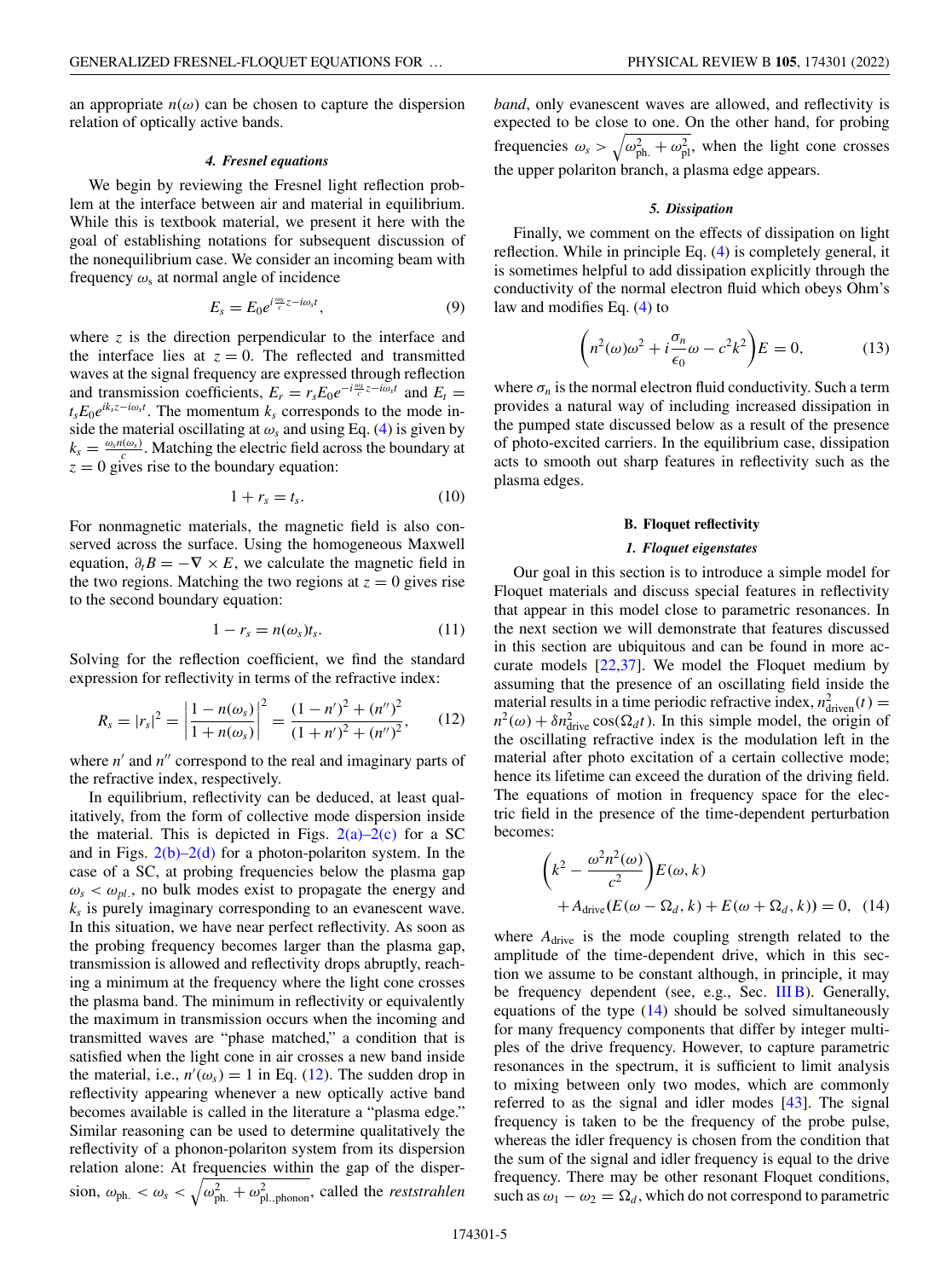<span id="page-5-0"></span>generation of excitations by the drive but instead correspond to resonant rescattering. We postpone discussion of such cases to subsequent publications. Thus we consider

$$
E(t, z) = (E_s e^{-i\omega_s t} + E_{id.}^* e^{+i\omega_{id.} t}) e^{ikz}.
$$
 (15)

Truncating the eigenmode ansatz to only signal and idler components corresponds to using Floquet degenerate perturbation theory approximation [\[36\]](#page-12-0). The inclusion of higher harmonic contributions will give rise to subleading perturbative corrections. With the ansatz in Eq.  $(15)$ , the equations of motion take the form:

$$
\begin{pmatrix} k^2 - k_s^2 & A_{\text{drive}}\\ A_{\text{drive}} & k^2 - k_{id.}^2 \end{pmatrix} \cdot \begin{pmatrix} E_s\\ E_{id.}^* \end{pmatrix} = 0, \quad (16)
$$

where  $k_s^2(\omega_s) = \frac{\omega_s^2 n^2(\omega_s)}{c^2}$  and  $k_{id}^2(\omega_s) = \frac{\omega_{id}^2 n^2(\omega_{id.})}{c^2}$  are the momentum of the eigenstate oscillating at the signal frequency or idler frequency, respectively, in the absence of the parametric drive  $A_{\text{drive}}$ . The renormalized eigenvalues are given by:

$$
k_{\pm}^{2} = \frac{k_{s}^{2} + k_{id.}^{2}}{2} \pm \sqrt{\left(\frac{k_{s}^{2} - k_{id.}^{2}}{2}\right)^{2} + A_{\text{drive}}^{2}},\tag{17a}
$$

and the corresponding Floquet eigenstates are:

$$
E_{id,\pm}^* = \alpha_\pm E_{s,\pm},\tag{18a}
$$

$$
\alpha_{\pm} = \frac{k_s^2 - k_{id.}^2}{2A_{\text{drive}}} \mp \sqrt{\left(\frac{k_s^2 - k_{id.}^2}{2A_{\text{drive}}}\right)^2 + 1}.
$$
 (18b)

### *2. Floquet-Fresnel equations*

The eigenstates in Eq.  $(18)$  represent two transmission channels for the case where the Floquet material is probed at the signal frequency,  $E_{\pm}(t, z) = t_{\pm}E_0(e^{-i\omega_s t} +$  $\alpha_{\pm}e^{+i\omega_{\text{id}}t}$  *e*<sup>ik<sub>±</sub>*z*</sup>. Similarly, the transmitted magnetic field is given by  $B_{\pm}(t, z) = k_{\pm}t_{\pm}E_0(\frac{1}{\omega_s}e^{-i\omega_s t} - \frac{\alpha_{\pm}}{\omega_{\text{td}}}e^{+i\omega_{\text{td}}t})e^{ik_{\pm}z}$ . To find the reflectivity, we need to satisfy boundary conditions corresponding to matching of magnetic and electric fields across the boundary oscillating at the signal and idler frequency separately:

$$
1 + r_s = t_+ + t_-, \tag{19a}
$$

$$
1 - r_s = \frac{ck_+}{\omega_s} t_+ + \frac{ck_-}{\omega_s} t_-, \tag{19b}
$$

$$
r_{id.} = \alpha_+ t_+ + \alpha_- t_-, \tag{19c}
$$

$$
r_{id.} = \frac{ck_+}{\omega_{\text{id.}}} \alpha_+ t_+ + \frac{ck_-}{\omega_{\text{id.}}} \alpha_- t_-, \tag{19d}
$$

where  $r_{id.}$  is the coefficient of the light reflected at the idler frequency. The Fresnel-Floquet problem in Eq. (19) together with Eqs.  $(17)$  and  $(18)$  form a closed set of equations that can be solved to determine the reflectivity  $R = |r_s|^2$ .

#### *3. Perturbation theory for large dissipation*

In order to elucidate the physics of photo-induced resonances, it is instructive to work perturbatively in the parametric driving strength, away from parametric resonance. Since  $k_s = k_{id}$  corresponds to the parametric resonance condition, the small parameter is chosen to be  $\xi = \frac{2A_{\text{drive}}}{k_s^2 - k_{\text{tid}}^2}$ . In the limit of small  $\xi$ , the two solutions can be safely separated into

a mostly signal solution and a mostly idler solution. These correspond to expansions of  $k_{\pm}^2$  to linear order in  $\xi$ 

$$
\tilde{k}_s^2 \approx k_s^2 + \frac{A_{\text{drive}}\xi}{2} + \mathcal{O}(A_{\text{drive}}\xi^3),\tag{20a}
$$

$$
\tilde{k}_{id.}^2 \approx k_{id.}^2 - \frac{A_{\text{drive}}\xi}{2} + \mathcal{O}(A_{\text{drive}}\xi^3),\tag{20b}
$$

where  $\tilde{k}_s$  and  $\tilde{k}_{id}$ , are the renormalized momenta. The corresponding transmission channels are given by expanding  $\alpha_{\pm}$  to leading order in  $\xi$ :

$$
E_1 = t_s E_0 \bigg( e^{-i\omega_s t} - \bigg( \frac{\xi}{2} + \mathcal{O}(\xi^3) \bigg) e^{+i\omega_{\text{id}} t} \bigg) e^{i\vec{k}_s z} \qquad (21a)
$$

$$
E_2 = t_{id.} E_0 \bigg( \bigg( \frac{\xi}{2} + \mathcal{O}(\xi^3) \bigg) e^{-i\omega_s t} + e^{+i\omega_{id.} t} \bigg) e^{i\tilde{k}_{id.} z}, (21b)
$$

where the eigenmodes have been rescaled in perturbation theory in order to interpret  $E_1$  as the channel oscillating primarily at the signal frequency with a perturbative mixing of the term oscillating at the idler frequency, while  $E_2$  is the channel oscillating primarily at the idler frequency with a perturbative mixing of a term oscillating at the signal frequency. By integrating out the idler transmission channel, the Floquet-Fresnel equations can be reformulated through an effective renormalized refractive index (see Appendix [A](#page-9-0) for details):

$$
1 + r_s = t_s, \tag{22a}
$$

$$
1 - r_s = t_s \tilde{n}, \tag{22b}
$$

where  $\tilde{n}$  is given by:

$$
\tilde{n} = n_{eq.}\left(1 + \frac{A_{\text{drive}}\xi}{4k_s^2} + \frac{\xi^2}{4}\frac{c\tilde{k}_s - \omega_{\text{id.}}}{c\tilde{k}_{id.} - \omega_{\text{id.}}}\left(\frac{\tilde{k}_{id.}}{\tilde{k}_s} - 1\right)\right), \quad (23)
$$

where  $n_{eq.}$  is the equilibrium refractive index. Unlike equilibrium, the dressed Floquet refractive index is allowed to be negative giving rise to parametric amplification of the reflected signal. Equation  $(23)$  has two perturbative corrections to second order in the mode coupling strength's amplitude,  $A<sub>drive</sub>: One of order  $\xi$  and the other of order  $\xi^2$ . The term linear$ in  $\xi$  comes from the renormalization of the transmitted wavevector  $\tilde{k}_s$ , while the quadratic term results from integrating out the idler channel and therefore originates from interference effects between signal and idler mode.

On parametric resonance within the same band, the phasematching condition between signal and idler  $|Re(k<sub>s</sub>)|$  =  $|Re(k_{id.})|$ , implies  $\omega_s = \omega_{id.} = \frac{\Omega_d}{2}$ , while the sign of each wave vector is fixed by causality as we show below. The perturbation theory developed above is valid even on resonance provided that the dissipation is high enough. To show this we expand around the parametrically resonant frequency,  $\omega_s = \omega_{\text{para}}$ , with a finite dissipation that we include in a causal way through the substitution  $\omega_s \rightarrow \omega_s + i\gamma$ . The expressions for the signal and idler wave vectors are then given by:

$$
k_s = k'_{s,0} + \frac{\omega_s - \omega_{\text{para}} + i\gamma}{v_g(\omega_{\text{para}})},
$$
 (24a)

$$
k_{id.} = -k'_{s,0} + \frac{\omega_s - \omega_{\text{para}} + i\gamma}{v_g(\omega_{\text{para}})}.
$$
 (24b)

In Eq. (24),  $v_g(\omega_{\text{para}})$  is the group velocity on parametric resonance, and  $\vec{k}_{s,0}$  the real part of the  $k_s$  wave vector on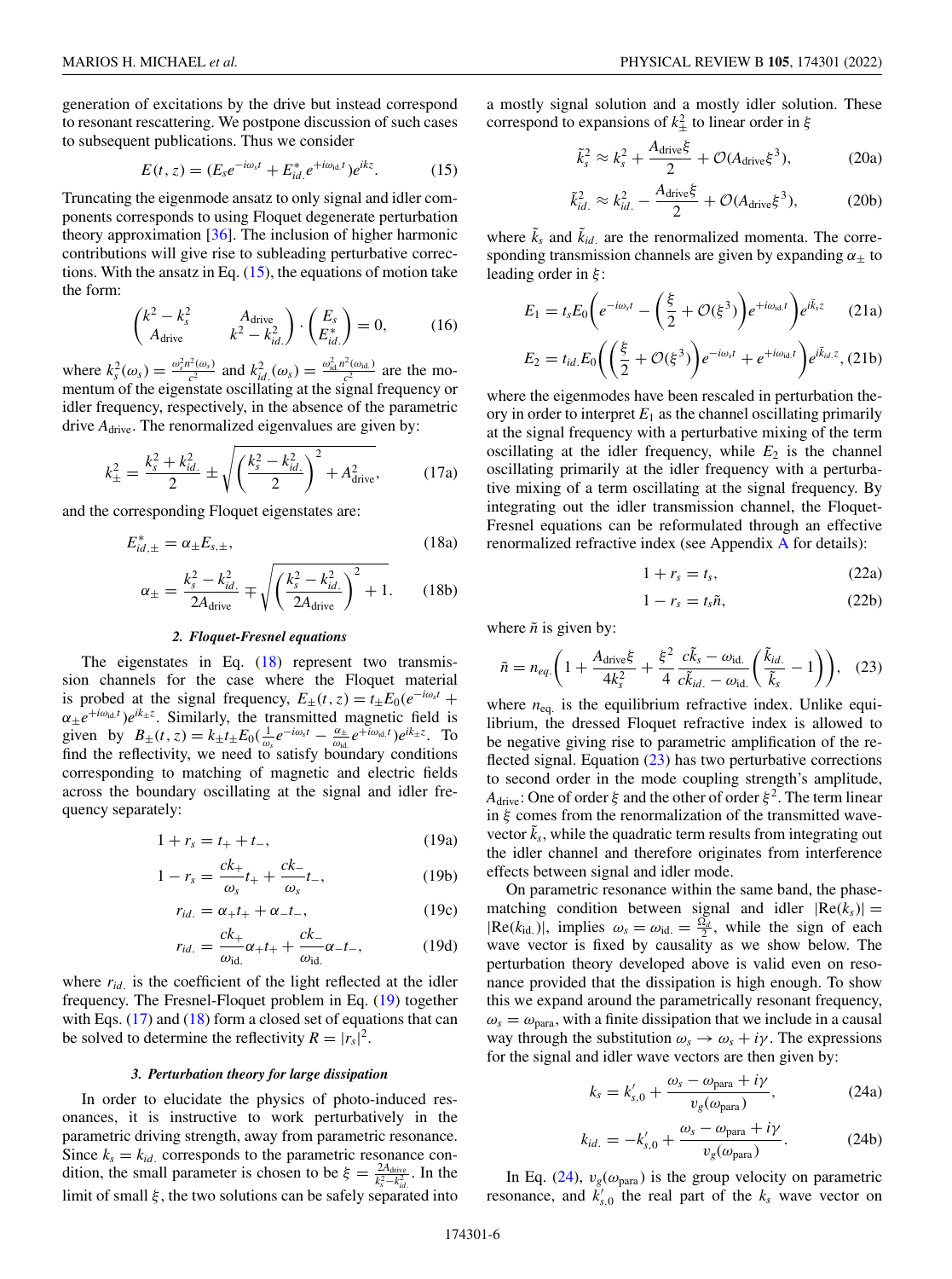<span id="page-6-0"></span>

FIG. 3. Schematic depiction of counterpropagating transmission channels inside a Floquet material. In the presence of a Floquet drive, signal and idler frequency components are mixed giving rise to two transmission channels,  $t_1$  and  $t_2$ , propagating in opposite directions. Since the idler component is counteroscillating compared with the signal, the Floquet drive, which mixes signal and idler effectively, acts as a wall reflecting each transmission channel and changing its propagation direction. The two channels are coupled at the interface through the boundary conditions. The picture explains schematically the physical mechanism of parametric amplification: In the presence of a drive, solutions of the Fresnel equations exist which propagate from inside the material toward the surface, amplifying the reflectivity.

parametric resonance. Boundary conditions require that the transmitted light vanishes at large distances inside the material or equivalently  $Im\{k\} > 0$ . As a result, the real part of  $k_{id}$  is negative and counterpropagates with respect to the mostly signal transmission channel inside the material. This situation is shown schematically in Fig.  $3$ . Using Eq.  $(24)$ , the parameter  $\xi$  is given by

$$
\xi \approx \frac{A_{\text{drive}}}{2(\omega_s - \omega_{\text{para}} + i\gamma) \frac{k'_{s,0}}{v_g(\omega_{\text{pan}})}}
$$
(25)

and has a Lorentzian peak structure. The resonant form of  $\xi$ is responsible for resonances in the reflectivity. In the case of multiple bands, the above result can be generalized by considering that the phase-matching condition between signal and idler wave can occur at different signal and idler frequencies  $\omega_{\text{para},1} + \omega_{\text{para},2} = \Omega_d$ . In this situation we have:

$$
k_s = k'_{s,0} + \frac{\omega_s - \omega_{\text{para},1} + i\gamma(\omega_{\text{para},1})}{v_g(\omega_{\text{para},1})},\tag{26a}
$$

$$
k_{id.} = -k'_{s,0} + \frac{\omega_{\text{id.}} - \omega_{\text{para},1} + i\gamma(\omega_{\text{para},2})}{v_g(\omega_{\text{para},2})},\qquad(26b)
$$

where the group velocity and dissipation can be different for the different bands at  $\omega_{\text{para},1}$  and  $\omega_{\text{para},2}$ . However, the perturbative parameter  $\xi$  for multiple bands takes a form similar to the single band case:

$$
\xi = \frac{2A_{\text{drive}}}{k_s^2 - (k_{id.})^2} \approx \frac{A_{\text{drive}}}{2(\omega_s - \omega_{\text{para},1} + i\gamma_{\text{eff}}) \times \frac{k'_{s.0}}{v_{\text{eff}}}}
$$
(27)

where  $2v_{\text{eff}}^{-1} = v_g^{-1}(\omega_{\text{para},1}) + v_g^{-1}(\omega_{\text{para},2})$  and  $\gamma_{eff} = \frac{v_{eff}}{2}$ .  $(\frac{\gamma(\omega_{\text{para},1})}{v_g(\omega_{\text{para},1})} + \frac{\gamma(\omega_{\text{para},2})}{v_g(\omega_{\text{para},2})})$ . Equation (27) demonstrates that for small driving strength the resonant behavior of parametric driving within the same band and in between different bands is the same.

### **C. Floquet-Fresnel phase diagram**

Based on our analysis, resonant features in the reflectivity can be classified into four regimes as shown in Fig. [1.](#page-1-0) Regimes I and II are in the stable region where dissipation is stronger than the parametric drive. For these cases we can obtain analytic expressions for the changes in reflectivity. To second order in  $A_{\text{drive}}$  we find two contributions to the refractive index given in Eq.  $(23)$ . Band renormalization gives rise to a linear contribution in  $\xi$ , while interference between signal and idler gives rise a term proportional to  $\xi^2$ . Their relative strength is given by  $\frac{\delta n_{\text{linear}}}{\delta n_{\text{quadratic}}} \propto \frac{\gamma}{v_g k_s}$  on parametric resonance,  $|Re(k_s)| =$ |*Re*(*k*id.)|, c.f. Eq. [\(23\)](#page-5-0). Interference phenomena dominate for underdamped photon modes for which  $\gamma < v_g k_s$  while for overdamped modes interference phenomena are suppressed and band renormalization is dominant. The corresponding changes to reflectivity are calculated by expanding the reflectivity to linear order in δ*n*

$$
\tilde{n} = n_{eq.} + \delta n,\tag{28a}
$$

$$
\tilde{r}_s = \frac{1 - \tilde{n}}{1 + \tilde{n}} \approx r_{s,eq.} - \frac{2\delta n}{(n+1)^2},\tag{28b}
$$

$$
\tilde{R}_s \approx R_{s,eq.} - 4\text{Re}\left\{\frac{\delta n}{(n+1)^2}r_s^*\right\}.
$$
 (28c)

## *1. Regime I*

For the usual case of underdamped modes and a single band, we can take  $r_{s,eq}^*$  and  $n_{eq}$  to be real. Moreover, the constant,  $A = \frac{c\tilde{k}_s - \omega_{\text{id}}}{-c\tilde{k}_{id} + \omega_{\text{id}}}(1 + \frac{-\tilde{k}_{id}}{\tilde{k}_s})$ , can be expanded around parametric resonance to give  $A = 2\frac{n-1}{n+1} = 2r_s$ . Under these assumptions, interference of signal and idler gives rise to a double Lorentzian dip in reflectivity and is reminiscent of EIT.

$$
\tilde{R}_s \approx R_{s,eq.}\bigg(1-\frac{2}{(n+1)^2}\text{Re}\bigg\{\frac{C}{(\omega_s-\omega_{s,para}+i\gamma)^2}\bigg\}\bigg),\tag{29}
$$

where  $C = \frac{v_g^2 A_{\text{drive}}^2}{4k_s^2}$  is a constant proportional to the driving intensity.

### *2. Regime II*

In the opposite limit of overdamped dynamics in a single band, the dominant term comes from the linear in  $\xi$  term and the reflectivity takes the form:

$$
\tilde{R}_s \approx R_{s,eq.} + C' \text{Re} \bigg\{ e^{i\theta} \frac{1}{\omega_s - \omega_{s,para} + i\gamma} \bigg\},\qquad(30)
$$

where  $C'e^{i\theta} = -\frac{1}{(n+1)^2}$  $\frac{A_{\text{drive}}^2 v_g c}{4k_s^3}$ . This feature appears as a plasma edge induced by the drive from a featureless overdamped background as reported in Ref. [\[21\]](#page-11-0).

### *3. Regimes III and IV*

These regimes are not perturbative; however, in many cases we can use our simple theory of parametric resonance between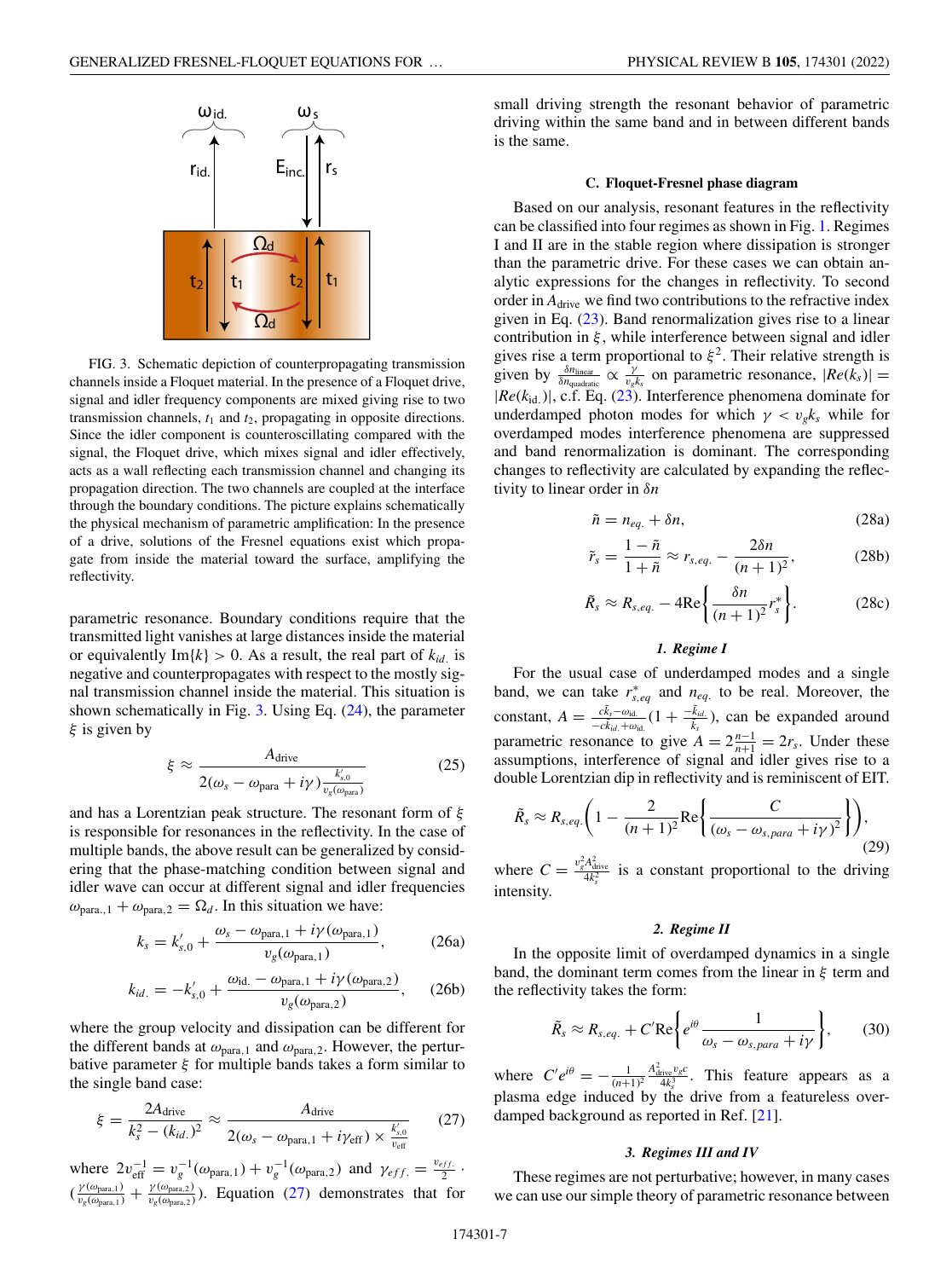<span id="page-7-0"></span>two bands to capture the reflectivity of real experiments by solving Eqs. [\(19a\)](#page-5-0)–[\(19d\)](#page-5-0). In particular, Regime IV corresponds to a lasing instability regime where we expect a strong peak in the reflectivity due to parametric amplification and can even be a discontinuous function (as it was also shown in Ref. [\[37\]](#page-12-0)). Regime III is an intermediate region where on resonance there is amplification. However, away from resonance perturbation theory still holds giving rise to an interesting double dip structure.

## **III. EXAMPLES OF MANIFESTATIONS OF PARAMETRIC RESONANCE IN REFLECTIVITY**

In the previous section, we investigated general aspects of Floquet resonances while being agnostic about microscopic details of the system. In this section, we discuss toy models of realistic dispersion. Pump-induced features in these toy models in the different regimes of the pump-induced phase diagram can be used to build intuition for more complicated multiband dispersions.

#### **A. Driven plasmon band**

The simplest case of an optical system that we discuss is a single plasmon band, which describes electrodynamics of metals and SCs. The equilibrium reflectivity in such systems was discussed in Sec. [II A.](#page-3-0) Maxwell's equations in a SC can be written as  $[41]$ :

$$
\left(\omega^2 - \omega_{pl.}^2 + i\frac{\sigma_n}{\epsilon_0}\omega - c^2k^2\right)E = 0,\tag{31}
$$

where  $\sigma_n$  represents the ohmic part of the conductivity and provides dissipation, while the photon obtains a mass given by the plasma frequency. At  $\omega = 0$  Eq. (31) can be solved with  $k = i\omega_p$ , which corresponds to the skin effect in metals and for SCs can also be understood as the Meissner effect. The dissipation term with  $\sigma_n$  in Eq. (31) can be present in SCs due to quasiparticles [\[44\]](#page-12-0). The above equations of motion can be represented by the complex refractive index:

$$
n_{\rm SC}(\omega) = \frac{\omega^2 - \omega_{pl}^2}{\omega^2} + \frac{i\sigma_n}{\epsilon_0 \omega}.
$$
 (32)

We model the Floquet material as a system with time-periodic modulation of the plasma frequency  $\omega_{pl}$  at frequency  $\Omega_d$ . We assume that the modulation frequency is higher than twice the frequency of the bottom of the plasmon band, so that the drive can result in resonant generation of plasmon pairs. Taking the amplitude of modulation to be  $A_{\text{drive}}$  we obtain Eq. [\(14\)](#page-4-0) introduced previously.

Reflectivity spectra in the different regimes of the parametric driving-induced phase diagram are plotted in Fig. 4 by tuning the dissipation through the normal conductivity  $\sigma_n$  and the amplitude of periodic oscilations *A*drive.

#### **B. Floquet-Fresnel reflectivity in a phonon-polariton system**

We now want to demonstrate that the four regimes pre-sented in Fig. [1](#page-1-0) are universal and not limited to a single optical band model. To this end we consider a system that features two branches of optical excitations: A phonon-polariton system corresponding to light coupling to a single IR-active



FIG. 4. Reflectivity spectra of a plasmon band driven at  $\Omega_d$  =  $3\omega_{pl}$  in the four different regimes of the phase diagram of Fig. [1.](#page-1-0) (a) Regime I:  $\frac{\sigma_n}{\epsilon_0} = 0.064 \omega_{pl}$ ,  $A_{\text{ampl.}} = 3 \frac{\omega_{pl}^2}{c^2}$ ; (b) Regime II:  $\frac{\sigma_n}{\epsilon_0} =$  $2\omega_{pl}$ ,  $A_{\text{ampl.}} = 60 \frac{\omega_{pl}^2}{c^2}$ ; (c) Regime III:  $\frac{\sigma_n}{\epsilon_0} = 0.1 \omega_{pl}$ ,  $A_{\text{ampl.}} = 6 \frac{\omega_{pl}^2}{c^2}$ ; (d) Regime IV:  $\frac{\sigma_n}{\epsilon_0} = 0.064 \omega_{pl}$ ,  $A_{\text{ampl.}} = 6 \frac{\omega_{pl}^2}{c^2}$ . Notice that dissipation suppresses parametric driving effects and a larger oscillation amplitude is needed to produce an appreciable effect in the reflectivity spectra. Notably, in (b), which corresponds to an overdamped system, parametric driving gives rise to an interesting structure from a featureless background with a dip on resonance.

phonon mode. The Hamiltonian describing such a model can be written as

$$
H_{\rm ph} = ZEQ + M\omega_{\rm ph}^2 \frac{Q^2}{2} + \frac{\Pi^2}{2M},
$$
 (33)

where  $Q$  is the phonon coordinate,  $\Pi$  is the momentum conjugate to  $Q$ ,  $\omega_{ph}$  is the transverse phonon frequency, M is the ion mass, and *Z* is the effective charge of the phonon mode.

Solving the equations of motion corresponding to Eq. (33) together with Maxwell's equations we obtain two hybrid light-matter modes corresponding to the upper and lower polaritons. In equilibrium the dispersion and typical reflectivity is given by Figs.  $2(b)-2(d)$ . The dispersion is modeled by taking the refractive index given by Eq. [\(7\)](#page-3-0) written here for convenience:

$$
n(\omega)^2 = \epsilon_{\infty} \left( 1 + \frac{\omega_{\text{pl},\text{phonon}}^2}{-\omega^2 - i\gamma \omega + \omega_{ph}^2} \right)
$$

,

where in terms of our Hamiltonian parameters the plasma frequency of the phonon is given by  $\omega_{\text{pl.},\text{phonon}}^2 = \frac{Z^2}{\epsilon_0 M}$ . The bottom of the upper polariton branch is at frequency  $\omega_L = \sqrt{\omega_{\rm ph}^2 + \omega_{\rm pl,\,phonon}^2}.$ 

A new feature of the two band system is the possibility of interband parametric resonances. The simplest type of optical pump corresponds to resonantly exciting the upper polariton branch at  $k = 0$ , which then results in the parametric drive of the system at frequency  $\Omega_d = 2\omega_L$  [\[18\]](#page-11-0) (for details see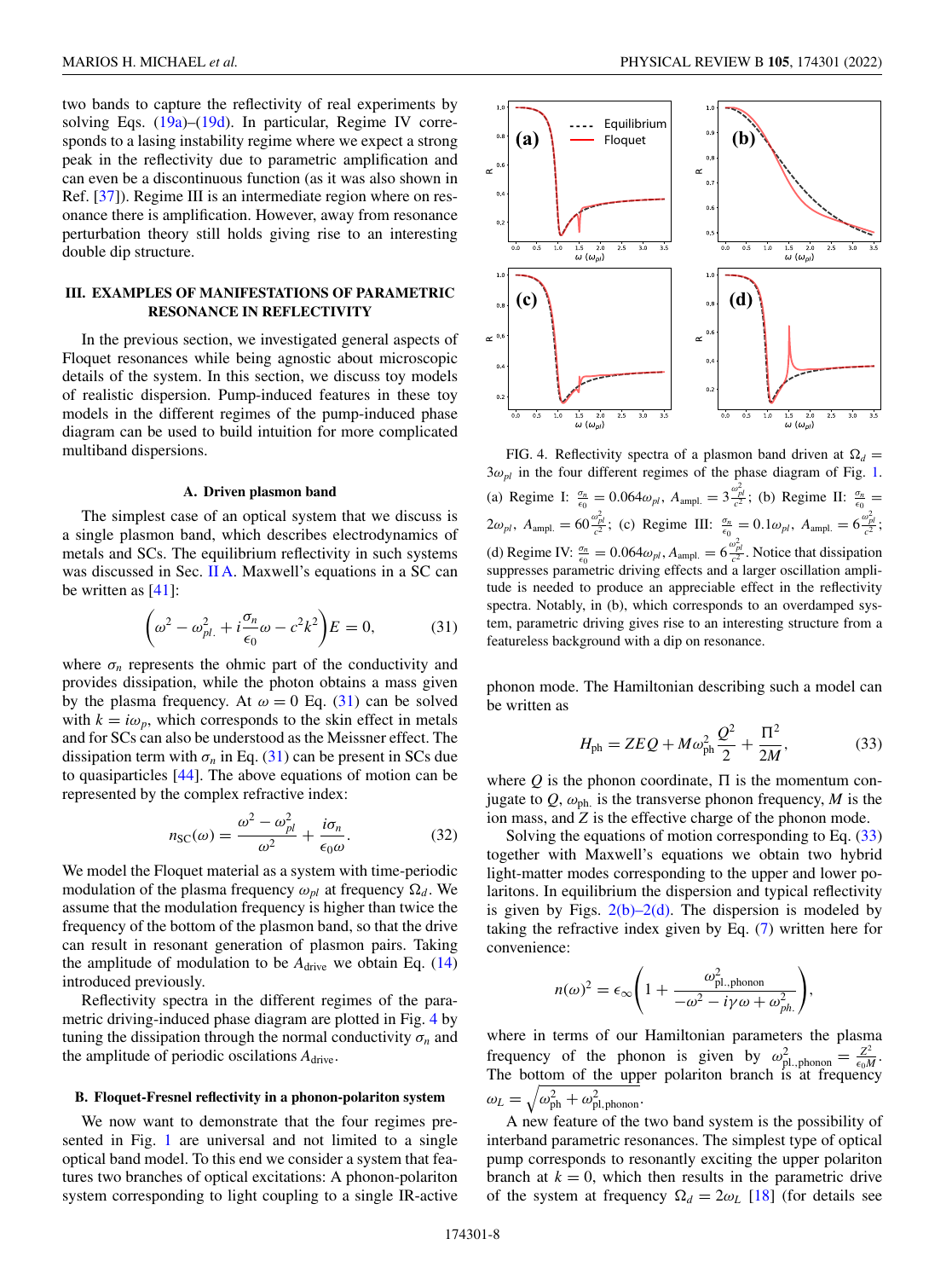<span id="page-8-0"></span>

FIG. 5. Reflectivity spectra of a phonon-polariton system driven by  $\Omega_d = 60$  THz through exciting the upper phonon-polariton at 30 THz. The four regimes of the phase diagram are presented for different parameters of the phonon dissipation and oscillation amplitude. The values were chosen such that the transverse phonon is at  $\omega_T = 25 \text{ THz}$  and the longitudinal phonon is at  $\omega_L =$ 30 THz. (a) Regime I:  $\gamma = 0.5$  THz,  $B = 2.7 \times 10^{7} \frac{\text{THz}^4}{c^2}$ ; (b) Regime II:  $\gamma = 5$  THz,  $B = 9 \times 10^7 \frac{\text{THz}^2}{c^2}$ ; (c) Regime III:  $\gamma = 1$  THz,  $B =$ 7000<sup>2</sup>  $\frac{\text{THz}^4}{c^2}$ ; (d) Regime IV:  $\gamma = 0.5 \text{ THz}$ ,  $B = 8.1 \times 10^7 \frac{\text{THz}^4}{c^2}$ . In Regime IV, apart from the expected parametrically resonant instabilities, we find a Fano-type feature associated with divergences in the the strength of the phonon-mediated parametric drive. This occurs at  $\Omega_d - \omega_T = 35$  THz.

Appendix  $\overline{B}$ ). This is the situation that we will primarily focus on in this section. As shown in Fig.  $2(b)$ , in this case one finds a resonant process in which the drive produces one lower and one upper polariton at finite momentum. This process satisfies both momentum and energy conservation. This resonance leads to singularities in the reflectivity shown in Fig. 5 at 20 and 40 THz. Another case of parametric resonance corresponds to the drive creating two upper polaritons at zero momentum. This leads to the singularity at  $\omega_L = 30$  THz in Fig. 5(d).

Another small peak in Fig.  $5(d)$  (strong drive regime) can be seen at the frequency of 35 THz. This feature arises from the singularity of the matrix element that mixes the signal and idler frequency components that we pointed out in Sec. [I B.](#page-1-0) In Appendix  $\bf{B}$ , we consider nonlinearities in the phonon system of the type

$$
H_{\text{non-linear}} = uQ^4 \tag{34}
$$

and demonstrate that the matrix element  $A<sub>drive</sub>$ , introduced in Eq. [\(14\)](#page-4-0), can be written as

$$
A_{\text{drive}}(\omega_s) = A_{\text{drive},0}
$$
  
+ 
$$
\frac{B}{(\omega_s^2 + i\gamma \omega_s - \omega_{ph}^2)(\omega_{\text{id}}^2 + i\gamma \omega_{\text{id}} - \omega_{ph}^2)}.
$$
  
(35)

The last equation shows that Floquet mixing is dramatically enhanced when either the signal or the idler frequencies are equal to  $\omega_{ph}$ . It is also useful to present this result in terms of the effective change of the index of refraction (at the signal frequency) after integrating out contribution of the idler component [see Eq.  $(23)$ ]. In the phonon-polariton case we obtain correction to the index of refraction

$$
\delta n_{\text{phonon}} \propto \frac{1}{(\omega_{\text{id.}}^2 + i\gamma \omega_{\text{id.}} - \omega_{\text{ph.}}^2)(\omega_s^2 + i\gamma \omega_s - \omega_{ph.}^2)},
$$
 (36)

which shows resonant enhancement around  $\omega_s = \omega_{ph}$  and  $\omega_s = \Omega_d - \omega_{ph}$ . We remind the readers, however, that Eq. (36) is based on the perturbative treatment of the signalidler mixing and is not quantitatively accurate in the vicinity of singularities in the reflection coefficient.

## **IV. BLUE-SHIFTED EDGE IN BILAYER HIGH Tc CUPRATE YBa<sub>2</sub>Cu<sub>3</sub>O<sub>6.5</sub>**

An experimental realization of the driven single plasmon edge comes from terahertz pump and probe experiments in  $YBa<sub>2</sub>Cu<sub>3</sub>O<sub>6.5</sub>$  [\[45\]](#page-12-0). In equilibrium,  $YBa<sub>2</sub>Cu<sub>3</sub>O<sub>6.5</sub>$  is a bilayer SC with a JP at 0.9 THz. The low-energy optical response for light polarized along the *c* axis of the material is captured by the equations of motion  $[41]$ :

$$
\left(n_0^2(\omega^2 - \omega_{\rm pl.}^2) + i\frac{\sigma_n}{\epsilon_0}\omega - c^2k^2\right)E = 0,\tag{37}
$$

where  $\sigma_n$  represents the conductivity of the normal state electron fluid which provides dissipation for the JP,  $\omega_{pl}$  is the Josephson plasma frequency, and  $n_0$  is the static refractive index inside the material. This photon dispersion is shown in Fig. [2\(a\)](#page-2-0) with a gap  $\omega_{\text{JP}} \sim 0.9 \text{ THz}$  leading to a JP edge at that frequency in the equilibrium optical reflectivity. Equivalently, the equations of motion can be represented by the refractive index:

$$
n_{\rm SC}(\omega) = n_0^2 \left( \frac{\omega^2 - \omega_{\rm pl.}^2}{\omega^2} + i \frac{\sigma_n}{\epsilon_0 n_0^2 \omega} \right),\tag{38}
$$

substituted in Eq. [\(4\)](#page-3-0).

We use our model to fit experimental data presented in Ref. [\[45\]](#page-12-0) (reprinted here with the author's permission). Parameters used in this section to produce the figures are tabulated in Appendix  $C$ . We consider first a low-temperature state in the superconducting regime,  $T = 10$  K, and model pumping as parametrically driving JPs [\[21](#page-11-0)[,22\]](#page-12-0). Using our simple model, we find excellent agreement with experiments shown in Fig. [6](#page-9-0) and interpret the edge at  $\sim$ 1 THz to be a consequence of parametric resonance from a drive at ∼2 THz, corresponding to the intermediate Regime IV in the phase diagram. To fit the data, we need to assume that the normal state conductivity,  $\sigma_n$ , is increased in the pumped state by photo-excited quasiparticles but also that  $\omega_{pl}^2$ , which is proportional to the superfluid density, is decreased. Remarkably, our simulation shows that even if we assume a suppressed superfluid density, we still find a blue-shifted edge as a result of internal oscillating fields parametrically driving JPs. To fit the photo-induced edge above  $T_c$ , we model the pseudogap phase as a SC with overdamped dynamics and a reduced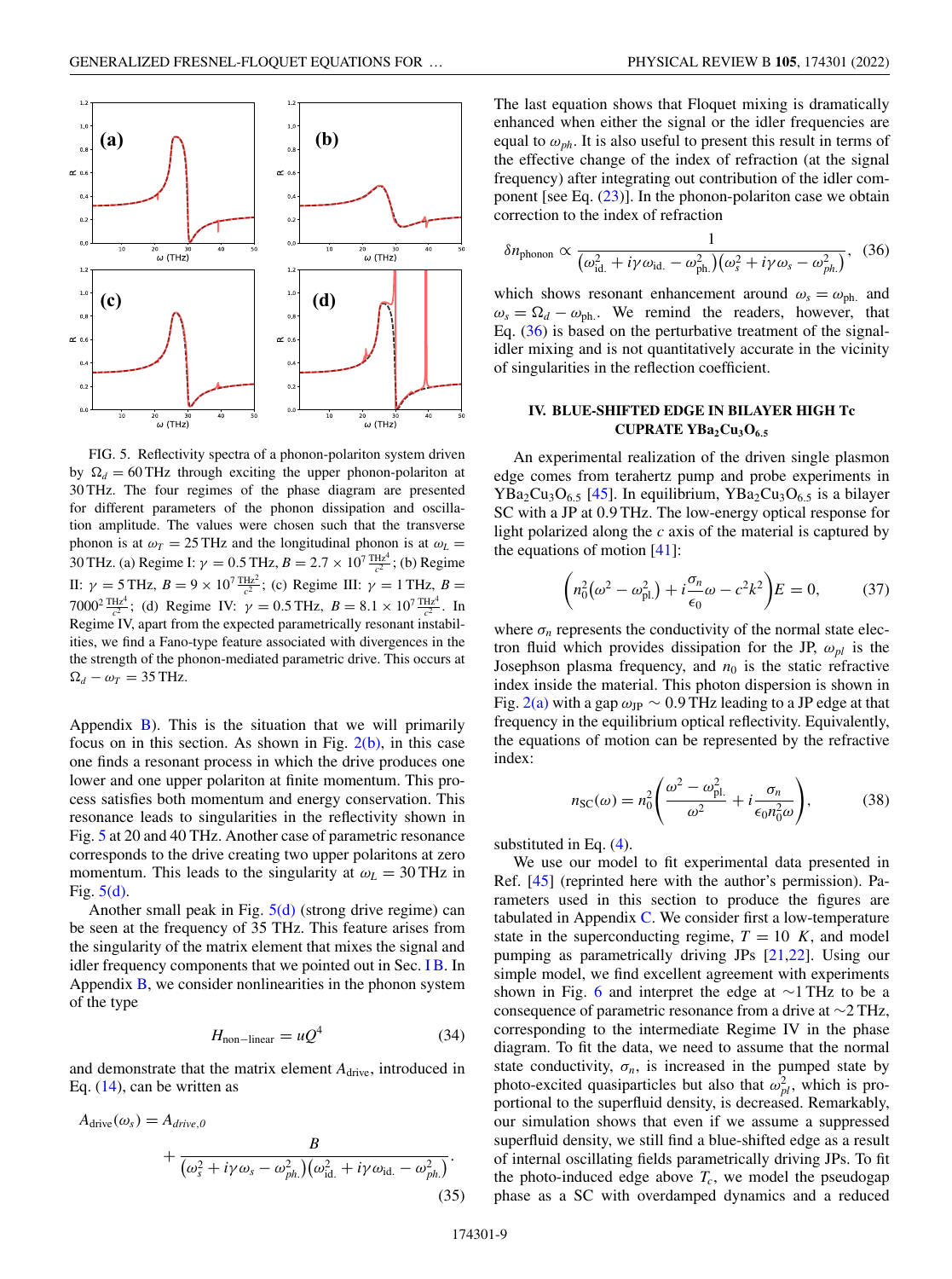<span id="page-9-0"></span>

FIG. 6. Optical reflectivity spectra of  $YBa<sub>2</sub>Cu<sub>3</sub>O<sub>6.5</sub>$  extracted from Ref. [\[45\]](#page-12-0), replotted with the permission of the authors and fitted with the theory presented in this paper. The photo-induced reflectivity edge is well captured by our simple model and suggests that JPs are parametrically driven by a coherently oscillating mode. (a) Reflectivity spectra at  $T = 10$  K (below T<sub>c</sub>) shows a dip peak structure around 1 THz corresponding to Regime (I) of our phase diagram. (b) Reflectivity spectra at  $T = 100$  K (above T<sub>c</sub>) is fitted with our theory assuming an overdamped JP edge in the pseudogap regime. Parametric driving produces changes in reflectivity consistent to Regime (II) of our phase diagram. Fitting parameters are reported in Appendix [C.](#page-10-0)

plasma resonance frequency. In Fig.  $6(b)$  we are able to fit the data assuming parametric driving at the same frequency as the low-temperature data. Our theory suggests that reflectivity data from pump and probe experiments in the pseudogap phase of  $YBa<sub>2</sub>Cu<sub>3</sub>O<sub>6.5</sub>$  correspond to Regime II of our phase diagram, which shows that a photo-induced edge appears as a result of parametric driving of overdamped photon modes.

### **V. DISCUSSION AND OUTLOOK**

In this paper we developed a theory that allows to compute optical reflectivity of materials with oscillating collective modes. We demonstrated that by using only a few phenomenological coefficients, which parametrize the frequency-dependent refractive index, as well as the frequency of the oscillations driving the system, it is possible to predict the position of the photo-induced resonances associated with parametric resonances. To obtain the shape of the resonant feature, one also needs to include information about the amplitude of the drive and dissipation of collective modes. In particular, we found that when dissipation dominates over parametric drive, the system develops a Lorentzian-shaped dip, which arises from the interference of signal and idler transmission channels. At stronger drives the dip turns into a peak and reflectivity can exceed one, indicating parametric amplification of the probe pulse. We also discussed interesting double dip crossover behavior between the overdamped and the amplification regimes. Our results should be ubiquitous in strongly driven systems where the excitation of a well-defined collective mode can act as the external periodic drive.

Our analysis demonstrates that parametric resonances provide a general universality class of reflectivity features from which both dynamical and static properties of the system can be extracted. This puts them in the same category as previously studied Fano resonance features and EIT [\[35\]](#page-12-0). Despite the simplicity of our model, the resulting reflectivity spectrum can be quite rich, as shown in the phase diagram in Fig. [1.](#page-1-0) Our results provide a tool for analyzing a variety of photo-induced features that have been observed in experiments but have not been given theoretical interpretation until now. We show that photo-induced features, such as a photo-induced edge, can serve as a reporter of a long-lived collective mode excited in the material during pumping and a precursor of a lasing instability that can occur in the system at stronger drives. As a concrete case study we analyzed experimental results of the pump-induced changes of reflectivity in a layered SC  $YBa<sub>2</sub>Cu<sub>3</sub>O<sub>6.5</sub>$  at frequencies close to the lower JP edge. We find that we can obtain an accurate fit to the experimental data if we include strong renormalization of the equilibrium parameters, such as enhancement of real conductivity due to the photoexcitation of charge carriers during the pump.

A natural generalization of the above framework is the inclusion of time-dependent drives at several frequencies. This is important, for example, for analyzing Floquet drives with finite spectral width or including finite lifetime of collective modes. In this case different oscillating modes are expected to compete with each other, leading to a inhomogeneous broadening of the dip/peak features predicted in this work.

## **ACKNOWLEDGMENTS**

M.H.M. and E.D. acknowledge support from Harvard-MIT CUA, AFOSR-MURI: Photonic Quantum Matter (Grant No. FA95501610323), the ARO grant "Control of Many-Body States Using Strong Coherent Light-Matter Coupling in Terahertz Cavities," and the National Science Foundation through grant NSF EAGER-QAC-QSA (Grant No. 2222-206- 2014111). S.R.U.H. and R.D.A. acknowledge support from the DARPA DRINQS program (Grant No. D18AC00014). D.P. thanks support by the Israel Science Foundation (Grant No. 1803/18).

## **APPENDIX A: DERIVATION OF FLOQUET REFRACTIVE INDEX IN THE STABLE REGIME**

In this section we derive the Floquet refractive index shown in Eq.  $(23)$ . Using Eqs.  $(20)$  and  $(21)$  we derive the perturbative Floquet-Fresnel equations:

$$
1 + r_s = t_s + \frac{\xi}{2} t_{id.},
$$
 (A1a)

$$
1 - r_s = t_s \frac{c\tilde{k}_s}{\omega_s} + \frac{\xi}{2} \frac{c\tilde{k}_{id.}}{\omega_s},
$$
 (A1b)

$$
r_{id.} = -\frac{\xi}{2}t_s + t_{id.},
$$
 (A1c)

$$
r_{id.} = -\frac{\xi}{2} \frac{c\tilde{k}_s}{\omega_{\text{id}}} t_s + \frac{c\tilde{k}_{id.}}{\omega_{\text{id.}}} t_{id.}
$$
 (A1d)

We can integrate out the effects of the idler channel by using Eqs.  $(A1c)$  and  $(A1d)$ : We wish to use the boundary conditions oscillating at the idler frequency to solve for *tid*. in terms of *ts*:

$$
t_{id.} = \frac{\xi}{2} \frac{c\tilde{k}_s - \omega_{\text{id.}}}{c\tilde{k}_{id.} - \omega_{\text{id.}}} t_s.
$$
 (A2)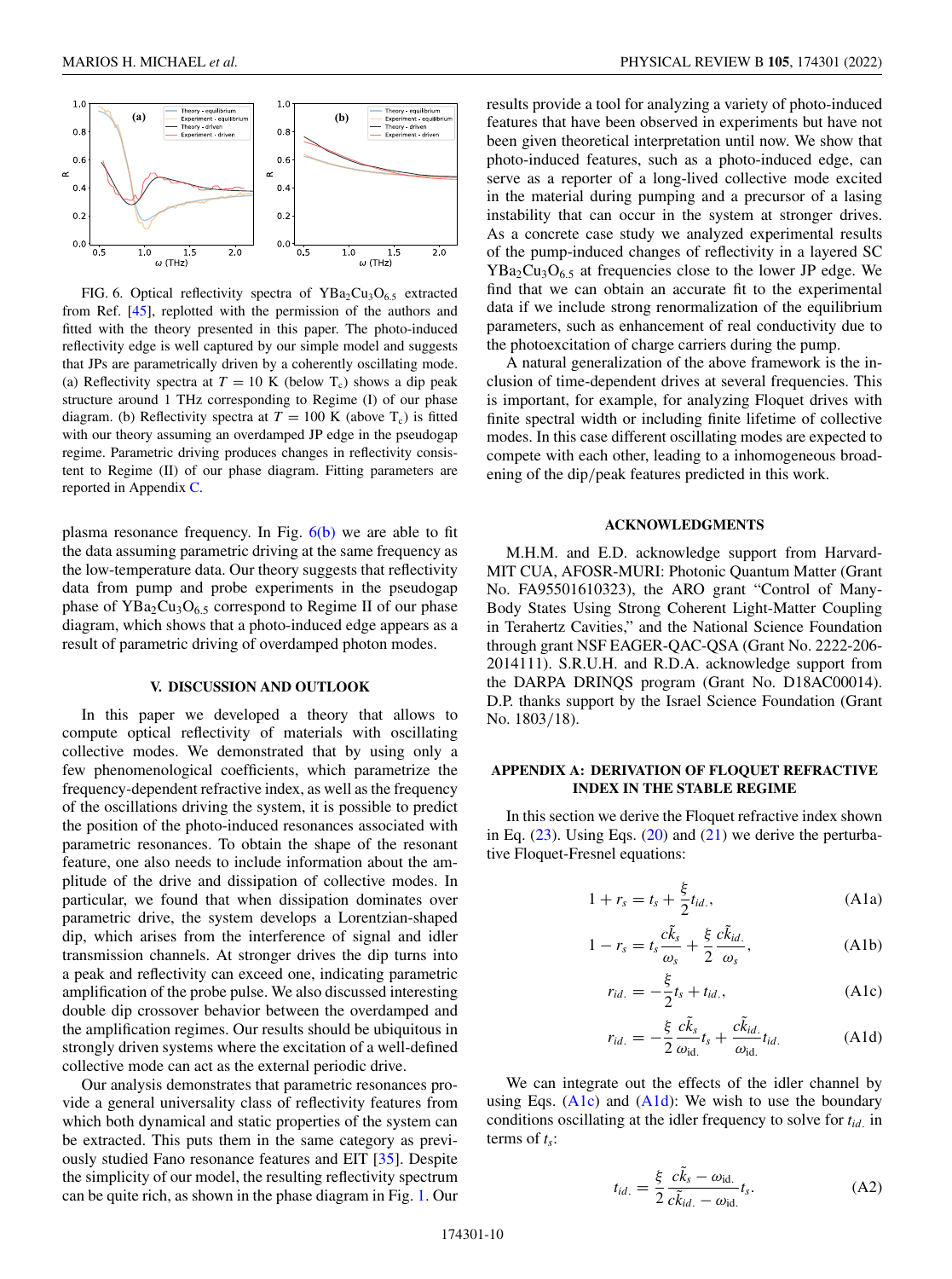<span id="page-10-0"></span>
$$
1 + r_s = t_s \left( 1 + \frac{\xi^2}{4} \frac{c\tilde{k}_s - \omega_{\text{id.}}}{c\tilde{k}_{id.} - \omega_{\text{id.}}} \right),\tag{A3a}
$$

$$
1 - r_s = t_s \frac{c\tilde{k}_s}{\omega_s} \left( 1 + \frac{\xi^2}{4} \frac{c\tilde{k}_s - \omega_{\text{id}}}{c\tilde{k}_{id.} - \omega_{\text{id}}} \frac{\tilde{k}_{id.}}{\tilde{k}_s} \right). \tag{A3b}
$$

After rescaling the transmission coefficient equation can be cast in the familiar form:

$$
1 + r_s = t_s, \tag{A4a}
$$

$$
1 - r_s = t_s \tilde{n}, \tag{A4b}
$$

allowing us to encode the effects of driving into an effective renormalized refractive index. In fact, the possibility for the dressed refractive index to be negative is what gives rise to phenomena such as parametric amplification of reflectivity. The renormalized refractive index is found to be:

$$
\tilde{n} \approx \frac{c\tilde{k}_s}{\omega_s} \frac{1 + \frac{\xi^2}{4} \frac{c\tilde{k}_s - \omega_{\text{id}}}{c\tilde{k}_{\text{id}} - \omega_{\text{id}}} \cdot \frac{\tilde{k}_{\text{id}}}{\tilde{k}_s}}{1 + \frac{\xi^2}{4} \frac{c\tilde{k}_s - \omega_{\text{id}}}{c\tilde{k}_{\text{id}} - \omega_{\text{id}}}},\tag{A5a}
$$

$$
\tilde{n} \approx n_{eq.}\left(1 + \frac{A_{\text{drive}}\xi}{4k_s^2} + \frac{\xi^2}{4} \frac{c\tilde{k}_s - \omega_{\text{id.}}}{c\tilde{k}_{id.} - \omega_{\text{id.}}}\left(\frac{\tilde{k}_{id.}}{\tilde{k}_s} - 1\right)\right)
$$
(A5b)

as reported in Eq.  $(2)$ 

 $\begin{pmatrix} Q_s \\ Q_{id} \end{pmatrix} =$ 

### **APPENDIX B: IR PHONON-MEDIATED DRIVE**

The equation of motion for the phonon given by the Hamiltonian in Eqs.  $(33)$  and  $(34)$  is

$$
(\partial_t^2 + \gamma \partial_t + \omega_0^2 + 4uQ^2)Q = ZE.
$$
 (B1)

$$
\begin{array}{ll}\n\text{Hg1} & \text{He} \\
\text{begin} & \text{begin} \\
 \text{begin} \\ \text{100} \end{array} \\
\text{begin} \\ \text{110} \end{array} \\
\text{P. PUMON MENTATED PIVE} \\
\text{P. PUMON MENTATED PIVE} \\
\text{P. PUMOIN MENDI ATED PIVE} \\
\text{P. PUMOIN MENDI ATED PINE} \\
\text{P. PUMOIN MENDI ATED PENE} \\
\text{P. PUMOIN MENDI ATED PENE} \\
\text{P. PUMOIN MENDI ATED PENE} \\
\text{P. PUMOIN MENDI ATED PENE} \\
\text{P. PUMOIN MENDI ATED PENE} \\
\text{P. PUMOIN MENDI ATED PENE} \\
\text{P. PUMOIN MENDI ATED PENE} \\
\text{P. PUMOIN MENDI ATED PENE} \\
\text{P. PUMOIN MENDI ATED PENE} \\
\text{P. PUMOIN MENDI ATED PENE} \\
\text{P. PUMOIN MENDI ATED PENE} \\
\text{P. PUMOIN MENDI ATED PENE} \\
\text{P. PUMOIN MENDI ATED PENE} \\
\text{P. PUMOIN MENDI ATED PENE} \\
\text{P. PUMOIN MENDI ATED PENE} \\
\text{P. PUMOIN MENDI ATED PENE} \\
\text{P. PUMOIN MENDI ATED PENE} \\
\text{P. PUMOIN MENDI ATED PENE} \\
\text{P. PUMOIN MENDI ATED PENE} \\
\text{P. PUMOIN MENDI ATED PENE} \\
\text{P. PUMOIN MENDI ATED PENE} \\
\text{P. PUMOIN MENDI ATED PENE} \\
\text{P. PUMOIN MENDI ATED PENE} \\
\text{P. PUMOIN MENDI ATED PENE} \\
\text{P. PUMOIN MENDI ATED PENE} \\
\text{P. PUMOIN MENDI ATED PENE} \\
\text{P. PUMOIN MENDI ATED PENE} \\
\text{P. PUMOIN MENDI ATED PENE} \\
\text{P. PUMOIN MENDI ATED PENE} \\
\text{P. PUMOIN MENDI ATED PENE} \\
\text{P. PUMOIN MENDI ATED PENE} \\
\text{P. PUMOIN MENDI ATED PENE} \\
\text{P. PUMOIN MENDI
$$

$$
(\partial_t^2 + \gamma \partial_t + \omega_0^2 + 4uQ^2)Q = ZE.
$$
 (B1)

$$
t_s
$$
, the above

above equation as:

The phonon mode appears in the Maxwells equations as:

 $(\partial_t^2 + \gamma \partial_t + \omega_{\text{ph.}}^2 + 12u \langle Q^2 \rangle) Q = \frac{Z}{M}$ 

Using a Gaussian ansatz for the phonons we can linearize the

$$
\left(\frac{1}{c^2}\partial_t^2 - k^2\right)E = -Z\partial_t^2 Q.
$$
 (B3)

Oscillating collective modes inside the material will affect the above linear system through oscillations of  $\langle Q^2 \rangle = \langle X^2 \rangle_0 +$  $A(e^{i\Omega_d t} + e^{-i\Omega_d t})$ . Such a term can arise by pumping the system on resonance with the upper polariton, such that  $\langle Q \rangle$  = *A'* cos  $\omega_L t$ , where  $\omega_L^2 = \omega_{ph.}^2 + \frac{Z^2}{M}$ , the frequency of the upper polariton at  $k = 0$ . Alternatively, for a pumping protocol at high frequencies, the upper polariton fluctuations,  $\langle Q^2 \rangle$ , can he driven linearly by a Raman process. In both cases, the drivuency would be twice the upper plasmon frequency  $\Omega_d = 2\omega_L$ . However, in general,  $\Omega_d$  can also correspond to a different frequency not included in our model. Absorbing  $\langle Q^2 \rangle$ <sup>0</sup> in the definition of  $\omega_{ph}$  and expanding in Eq. (B2) *Q* in signal and idler components,  $Q = Q_s e^{-i\omega_s t} + Q_{\text{id}} e^{i\omega_{\text{id}} t}$  we have

$$
\begin{pmatrix}\n\frac{Z}{\omega_s^2 + i\gamma\omega_s - \omega_{ph}^2} & 0 & ZA \\
0 & \frac{Z}{\omega_{\text{id}}^2 + i\gamma\omega_{\text{id}} - \omega_{ph}^2}\n\end{pmatrix} \cdot \begin{pmatrix}\nE_s \\
E_{\text{id}}\n\end{pmatrix} + \frac{ZA}{(\omega^2 + i\gamma\omega - \omega_{ph}^2)(\omega_{\text{id}}^2 + i\gamma\omega_{\text{id}} - \omega_{ph}^2)} \begin{pmatrix}\nE_{\text{id}} \\
E_s\n\end{pmatrix}.
$$
\n(B4)

Substituting Eq.  $(B4)$  in Maxwell's equation we find the equations of motion for the signal and idler component to be:

$$
\left(\frac{n_{eq.}^2(\omega_s)}{c^2}\omega_s^2 - k^2\right)E_s + A_{\text{drive,s}}(\omega_s, \omega_{\text{id}})E_{\text{id}} = 0, \quad (B5a)
$$

$$
\left(\frac{n_{eq.}^2(\omega_{\rm id.})}{c^2}\omega_s^2 - k^2\right)E_s + A_{\rm drive, id}(\omega_s, \omega_{\rm id})E_{\rm id} = 0, \quad (B5b)
$$

where the signal and idler driving amplitude,  $A<sub>drive,s</sub>$  and *A*drive,id is given by:

*A*drive,<sup>s</sup>

$$
= \frac{Z^2 A \omega_s^2}{(\omega^2 + i\gamma \omega - \omega_{\text{ph.}}^2)(\omega_{\text{id.}}^2 + i\gamma \omega_{\text{id.}} - \omega_{\text{ph.}}^2)}, \quad \text{(B6a)}
$$

*A*drive,<sup>s</sup>

$$
= \frac{Z^2 A \omega_{\rm id}^2}{(\omega^2 + i\gamma \omega - \omega_{\rm ph.}^2)(\omega_{\rm id.}^2 + i\gamma \omega_{\rm id.} - \omega_{\rm ph.}^2)},
$$
 (B6b)

justifying the resonant structure presented in Eq. [\(35\)](#page-8-0).

## APPENDIX C: FITTING PARAMETERS FOR YBa<sub>2</sub>Cu<sub>3</sub>O<sub>6.5</sub> **DATA**

As mentioned, equilibrium is modeled via the equations of motion of photons in a SC:

$$
\left(\omega^2 + i\frac{\sigma_n}{\epsilon_0}\omega - \left(\omega_{\text{pl.}}^2 + \frac{c^2}{n^2}k^2\right)\right)E(\omega) = 0.
$$
 (C1)

Driving is taken into account by mixing signal and idler frequency contributions arising from a periodic drive at  $\Omega_d$ :

$$
\left(\omega_s^2 + i\frac{\sigma_n}{\epsilon_0}\omega_s - \left(\omega_{\text{pl.}}^2 + \frac{c^2}{n^2}k^2\right)\right)E(\omega_s, k) \n+ A_{\text{drive}}E(-\omega_{\text{id.}}, k) = 0, \qquad (C2a) \n\left(\omega_{\text{id.}}^2 + i\frac{\sigma_n}{\epsilon_0}\omega_{\text{id.}} - \left(\omega_{\text{pl.}}^2 + \frac{c^2}{n^2}k^2\right)\right)E(-\omega_{\text{id.}}, k) \n+ A_{\text{drive}}E(\omega_s, k) = 0. \qquad (C2b)
$$

To fit the data, we first fit the parameters  $\{\omega_{pl.}, \sigma_n, n\}$  to the equilibrium reflectivity and then fit the driving frequency  $\Omega_d$ 

*E*. (B2)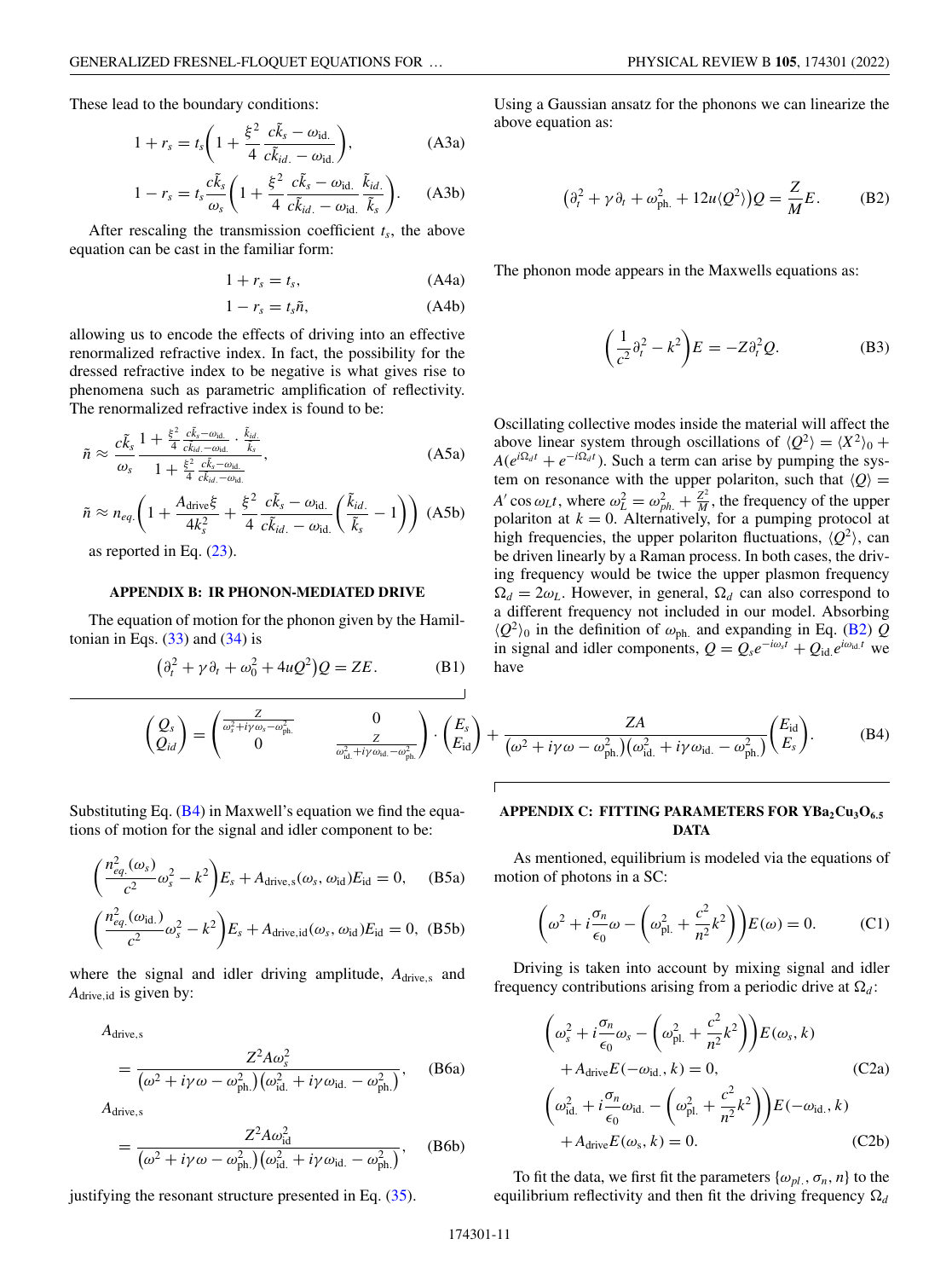<span id="page-11-0"></span>and driving amplitude  $A_{\text{drive}}$  to match the driven reflectivity spectra.

### **1. Below** *Tc*

The experimental data taken at 10 K, with pumping frequency of 19.2 THz with a width of 1 THz and electric-field amplitude 1MV/cm. The equilibrium is fitted with  $\omega_{pl}$ . 0.9 THz,  $\sigma/\epsilon_0 = 2.7$  THz,  $n = 4.2$ . In the driven state we use  $\Omega_d = 2.1$  THz,  $A_{\text{drive}} = 8.4 \frac{\text{THz}}{c^2}$ ,  $\omega_{pl.} = 0.6$  THz and  $\sigma_n/\epsilon_0 =$ 5.5 THz. From our fit we predict that dissipation has increased due to pumping but also the interlayer Josephson coupling has

- [1] H. Aoki, N. Tsuji, M. Eckstein, M. Kollar, T. Oka, and P. Werner, Nonequilibrium dynamical mean-field theory and its applications, [Rev. Mod. Phys.](https://doi.org/10.1103/RevModPhys.86.779) **86**, 779 (2014).
- [2] A. de la Torre, D. M. Kennes, M. Claassen, S. Gerber, J. W. McIver, and M. A. Sentef, *Colloquium*: Nonthermal pathways [to ultrafast control in quantum materials,](https://doi.org/10.1103/RevModPhys.93.041002) Rev. Mod. Phys. **93**, 041002 (2021).
- [3] D. Fausti, R. I. Tobey, N. Dean, S. Kaiser, A. Dienst, M. C. Hoffmann, S. Pyon, T. Takayama, H. Takagi, and A. Cavalleri, Light-induced superconductivity in a stripe-ordered cuprate, Science **331**[, 189 \(2011\).](https://doi.org/10.1126/science.1197294)
- [4] D. Nicoletti, E. Casandruc, Y. Laplace, V. Khanna, C. R. Hunt, S. Kaiser, S. S. Dhesi, G. D. Gu, J. P. Hill, and A. Cavalleri, Optically induced superconductivity in striped  $\text{La}_{2-x}\text{Ba}_x\text{CuO}_4$ [by polarization-selective excitation in the near infrared,](https://doi.org/10.1103/PhysRevB.90.100503) Phys. Rev. B **90**, 100503(R) (2014).
- [5] W. Hu, S. Kaiser, D. Nicoletti, C. R. Hunt, I. Gierz, M. C. Hoffmann, M. L. Tacon, T. Loew, B. Keimer, and A. Cavalleri, Optically enhanced coherent transport in  $YBa<sub>2</sub>Cu<sub>3</sub>O<sub>6.5</sub>$  by ul[trafast redistribution of interlayer coupling,](https://doi.org/10.1038/nmat3963) Nat. Mater. **13**, 705 (2014).
- [6] Jun-ichi Okamoto, A. Cavalleri, and L. Mathey, Theory of Enhanced Interlayer Tunneling in Optically Driven High-*Tc* Superconductors, [Phys. Rev. Lett.](https://doi.org/10.1103/PhysRevLett.117.227001) **117**, 227001 (2016).
- [7] J. Zhang, X. Tan, M. Liu, S. W. Teitelbaum, K. W. Post, F. Jin, K. A. Nelson, D. N. Basov, W. Wu, and R. D. Averitt, Cooperative photoinduced metastable phase control in strained manganite films, Nat. Mater. **15**[, 956 \(2016\).](https://doi.org/10.1038/nmat4695)
- [8] L. Stojchevska, I. Vaskivskyi, T. Mertelj, P. Kusar, D. Svetin, S. Brazovskii, and D. Mihailovic, Ultrafast switching to a stable [hidden quantum state in an electronic crystal,](https://doi.org/10.1126/science.1241591) Science **344**, 177 (2014).
- [9] Y. H. Wang, H. Steinberg, P. Jarillo-Herrero, and N. Gedik, Observation of floquet-bloch states on the surface of a topological insulator, Science **342**[, 453 \(2013\).](https://doi.org/10.1126/science.1239834)
- [10] E. J. Sie, C. M. Nyby, C. D. Pemmaraju, S. J. Park, X. Shen, J. Yang, M. C. Hoffmann, B. K. Ofori-Okai, R. Li, A. H. Reid, S. Weathersby, E. Mannebach, N. Finney, D. Rhodes, D. Chenet, A. Antony, L. Balicas, J. Hone, T. P. Devereaux, T. F. Heinz *et al.*[, An ultrafast symmetry switch in a weyl semimetal,](https://doi.org/10.1038/s41586-018-0809-4) Nature (London) **565**, 61 (2019).

decreased during the pump. We see that the edge appears even if the Josephson coupling is suppressed.

### **2. Above** *Tc*

The experimental data taken at 10 K, with pumping frequency of 19.2 THz with a width of 1 THz and electric-field amplitude 3MV/cm. Equilibrium is found to be overdamped with  $\omega_{pl} = 0.1 \text{ THz}$ ,  $\sigma/\epsilon_0 = 25.8$  THz,  $n = 5$ . The pumped reflectivity is fitted with  $\Omega_d = 3.8 \text{ THz}$ ,  $A_{\text{drive}} = 64 \frac{\text{THz}^2}{c^2}$ ,  $\omega_{pl.} = 0.1 \text{ THz}$  and  $\sigma_n/\epsilon_0 = 54$  THz.

Finally, both signals where convoluted with a Gaussian broadening function, with standard deviation 0.05 THz.

- [11] J. W. McIver, B. Schulte, F.-U. Stein, T. Matsuyama, G. Jotzu, G. Meier, and A. Cavalleri, Light-induced anomalous Hall effect in graphene, Nat. Phys. **16**[, 38 \(2020\).](https://doi.org/10.1038/s41567-019-0698-y)
- [12] D. N. Basov, R. D. Averitt, D. van der Marel, M. Dressel, and K. Haule, Electrodynamics of corre[lated electron materials,](https://doi.org/10.1103/RevModPhys.83.471) Rev. Mod. Phys. **83**, 471 (2011).
- [13] P. E. Dolgirev, M. H. Michael, J. B. Curtis, D. Nicoletti, M. Buzzi, M. Fechner, A. Cavalleri, and E. Demler, Theory for anomalous terahertz emission in striped cuprate superconductors (2021), [arXiv:2112.05772](http://arxiv.org/abs/arXiv:2112.05772) [cond-mat.supr-con]
- [14] P. E. Dolgirev, A. Zong, M. H. Michael, J. B. Curtis, D. Podolsky, A. Cavalleri, and E. Demler, Periodic dynamics in superconductors induced by an impulsive optical quench (2022), [arXiv:2104.07181](http://arxiv.org/abs/arXiv:2104.07181) [cond-mat.supr-con].
- [15] D. N. Basov, R. D. Averitt, and D. Hsieh, Towards proper[ties on demand in quantum materials,](https://doi.org/10.1038/nmat5017) Nat. Mater. **16**, 1077 (2017).
- [16] Z. Sun and A. J. Millis, Bardasis-Schrieffer polaritons in excitonic insulators, Phys. Rev. B **102**[, 041110\(R\) \(2020\).](https://doi.org/10.1103/PhysRevB.102.041110)
- [17] K. A. Cremin, J. Zhang, C. C. Homes, G. D. Gu, Z. Sun, M. M. Fogler, A. J. Millis, D. N. Basov, and R. D. Averitt, Photoenhanced metastable c-axis electrodynamics in stripe-ordered cuprate La<sub>1.885</sub>Ba<sub>0.115</sub>CuO<sub>4</sub>, Proc. Natl. Acad. Sci. U.S.A. 116, 19875 (2019), [https://www.pnas.org/content/116/40/19875.full.](https://doi.org/10.1073/pnas.1908368116) pdf.
- [18] A. Cartella, T. F. Nova, M. Fechner, R. Merlin, and A. Cavalleri, [Parametric amplification of optical phonons,](https://doi.org/10.1073/pnas.1809725115) Proc. Natl. Acad. Sci. U.S.A. **115**, 12148 (2018), [https://www.pnas.org/content/](https://www.pnas.org/content/115/48/12148.full.pdf) 115/48/12148.full.pdf.
- [19] M. Budden, T. Gebert, M. Buzzi, G. Jotzu, E. Wang, T. Matsuyama, G. Meier, Y. Laplace, D. Pontiroli, M. Riccó, F. Schlawin, D. Jaksch, and A. Cavalleri, Evidence for metastable photo-induced superconductivity in  $K_3C_{60}$ , Nat. Phys. 17, 611 (2021).
- [20] M. Buzzi, G. Jotzu, A. Cavalleri, J. I. Cirac, E. A. Demler, B. I. Halperin, M. D. Lukin, T. Shi, Y. Wang, and D. Podolsky, Higgs-Mediated Optical Amplification in a Nonequilibrium Superconductor, Phys. Rev. X **11**[, 011055 \(2021\).](https://doi.org/10.1103/PhysRevX.11.011055)
- [21] A. von Hoegen, M. Fechner, M. Först, N. Taherian, E. Rowe, A. Ribak, J. Porras, B. Keimer, M. Michael, E. Demler, and A. Cavalleri, Parametrically amplified phase-incoherent